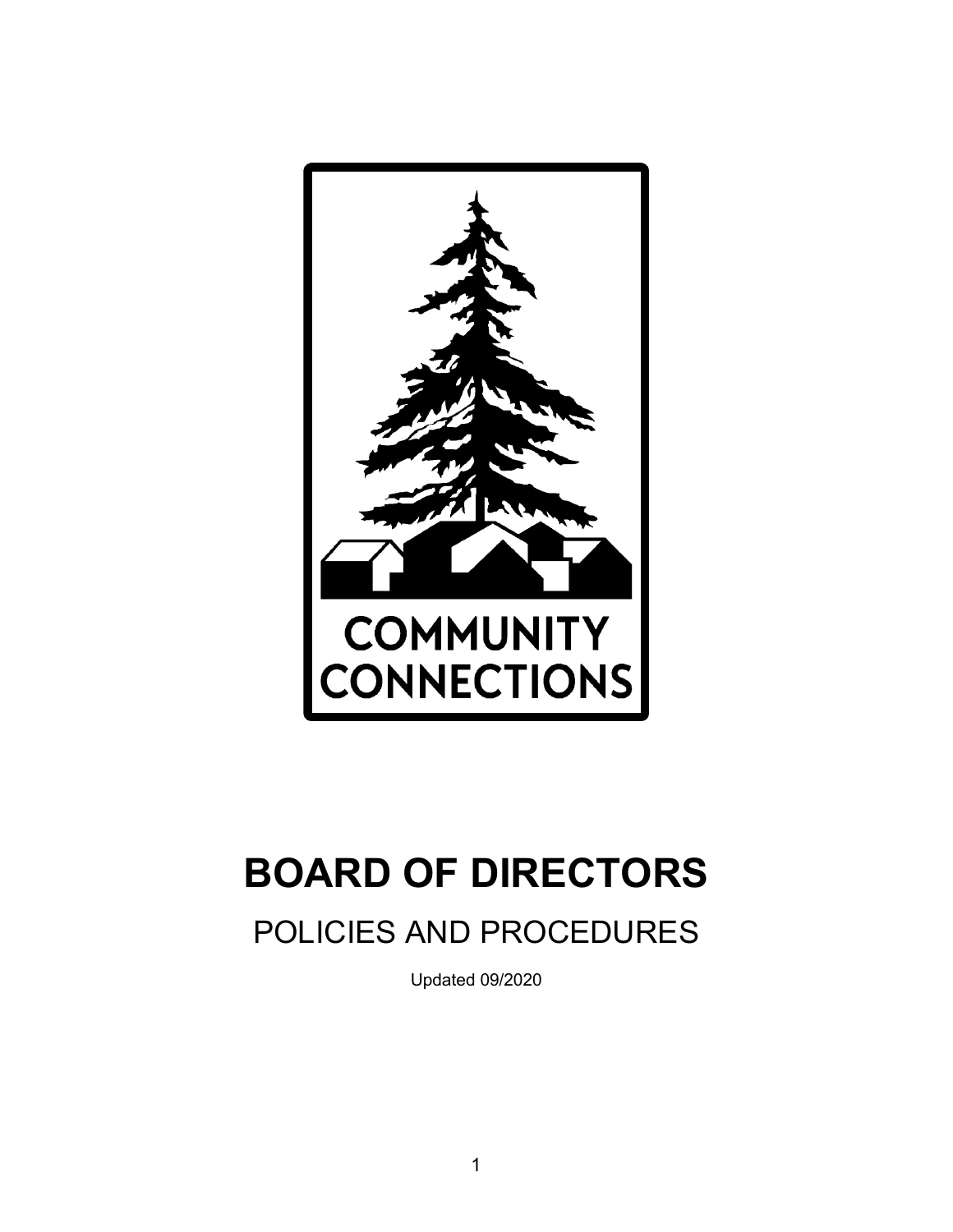# **TABLE OF CONTENTS**

# **Section BC – Board of Directors Conduct**

- BC.1.01 Board of Directors Code of Conduct and Ethics<br>BC.1.02 Conflict of Interest
- Conflict of Interest
- BC.1.03 Board of Directors/Employee Communication

# **Section BF – Board Fiscal Management**

- BF.1.01 Purchasing Authority and Guidelines<br>BF.1.02 Annual Audit
- **Annual Audit**
- BF.1.03 Bank Account Maintenance and Signing Authority
- BF.1.04 Budgets
- BF.1.05 Budget Shortfalls
- BF.1.06 Operating and Capital Repair and Replacement Reserves
- BF.1.07 Cash Management and Investment<br>BF.1.08 Safequarding of Check Stock
- Safeguarding of Check Stock
- BF.1.09 Financial Institution Account Review
- BF.1.10 Fixed Asset Inventory
- BF.1.11 Agency Credit Cards<br>BF.1.12 Cash Receipts
- **Cash Receipts**
- BF.1.13 Petty Cash

# **Section BO – Board Organization**

- **Board Authority**
- BO.1.02 Board Orientation
- BO.1.03 Board of Directors Board Meetings
- BO.1.04 Annual Review of Agency Policies
- BO.1.05 Strategic Planning
- BO.1.06 Agency Insurance
- BO.1.07 Executive Director's Evaluation
- BO.1.08 Executive Director Hiring
- BO.1.09 Executive Director Backup and Succession
- BO.1.10 Board Composition and Recruitment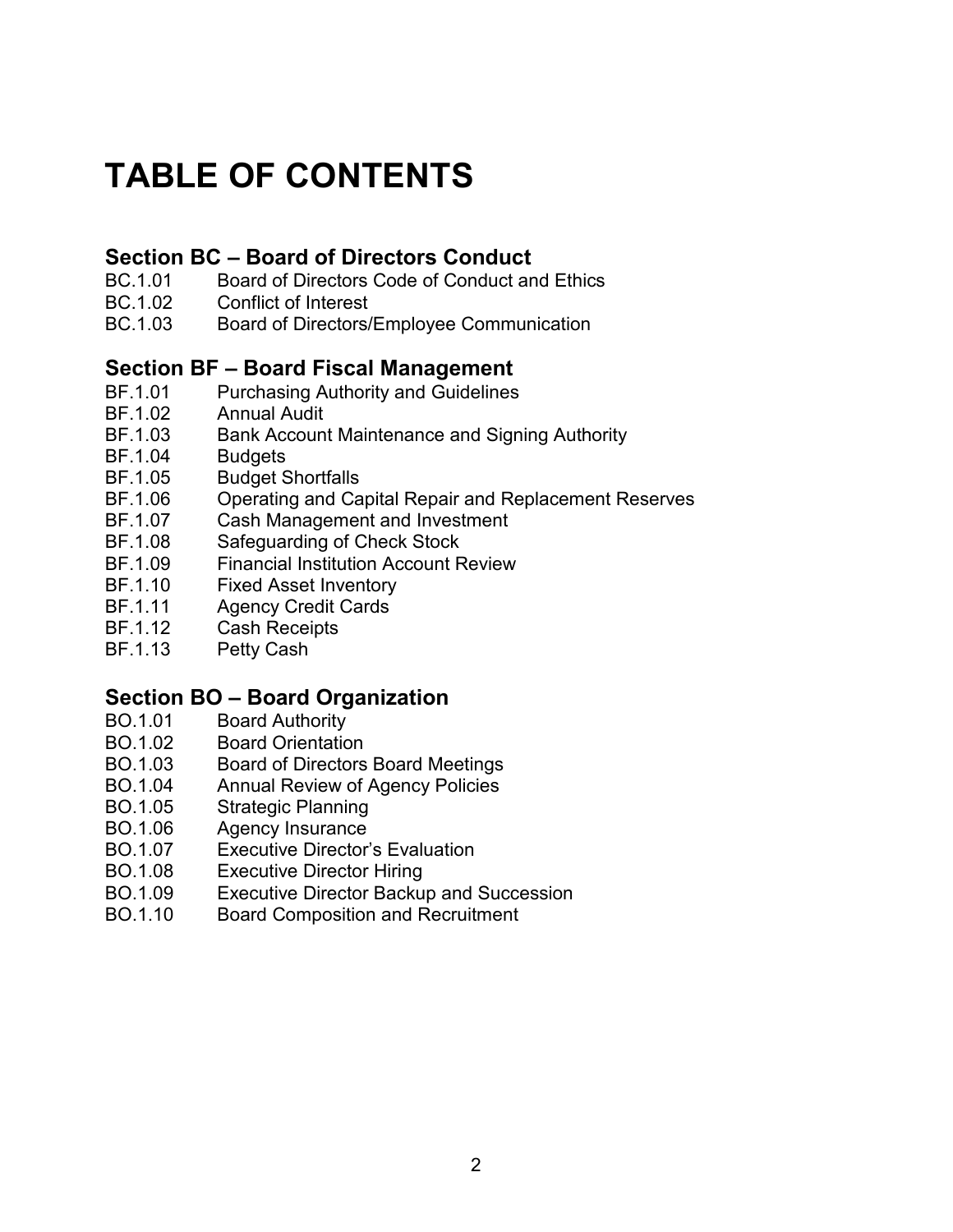| <b>SECTION</b> | <b>Board of Directors Conduct</b>                                                                                           |
|----------------|-----------------------------------------------------------------------------------------------------------------------------|
| <b>SUBJECT</b> | <b>BC.1.01 - Board of Directors Code of Conduct and Ethics</b>                                                              |
| <b>PURPOSE</b> | To guide the Board of Directors in conducting business                                                                      |
| <b>SCOPE</b>   | <b>Board of Directors</b>                                                                                                   |
| <b>POLICY</b>  | The Board of Directors will follow the Code of Conduct and Ethics in all of their<br><b>Community Connections business.</b> |

Board members will not accept gratuities, gifts, loans or favors of any kind for themselves or members of their families with the intent to influence from any individual, organization, or entity that conducts business with or contracts with Community Connections.

Members of the Board will not represent themselves as spokespersons for the Board except as duly authorized, recognizing that only the President or the designee of such President may present policy statements on behalf of the Board. However, nothing contained herein shall prevent any member of the Board from reporting on the results of proceedings of the Board or other public work or activities of the Board at the request of an individual or organization.

Board members will conduct themselves in a manner that will reflect creditably on Community Connections, Inc. If a Board member, while serving on the Community Connections Board is charged with unlawful conduct they are to immediately disclose this to the full Board. The remaining Board members will determine what action to take.

Board members assume an obligation to keep in confidence any information pertaining to customers, their families, staff and other Board members. Board members will ensure that all information, which is confidential, privileged or nonpublic, is not disclosed inappropriately. Our intent is to build trust among all organization constituents by maximizing the open exchange of information. The only exception would be when Board members are legally required to report or release information.

Members of the Board are prohibited from receiving compensation for services provided to the Board except reimbursement for expenses incurred for authorized Board business. Community Connections will not execute a contract with any board member or relative of a board member without making such relationship known.

Board members are required to declare any conflict of interest between their personal or family relationship with the agency and their position on the Board, including involvement in any matter before the Board in which they or their family member may have a financial interest. Where such conflict exists, the involved member should abstain from voting on issues that directly impact that relationship.

The President of the Board will be responsible for ensuring that all members comply with the Board's Code of Conduct and Ethics.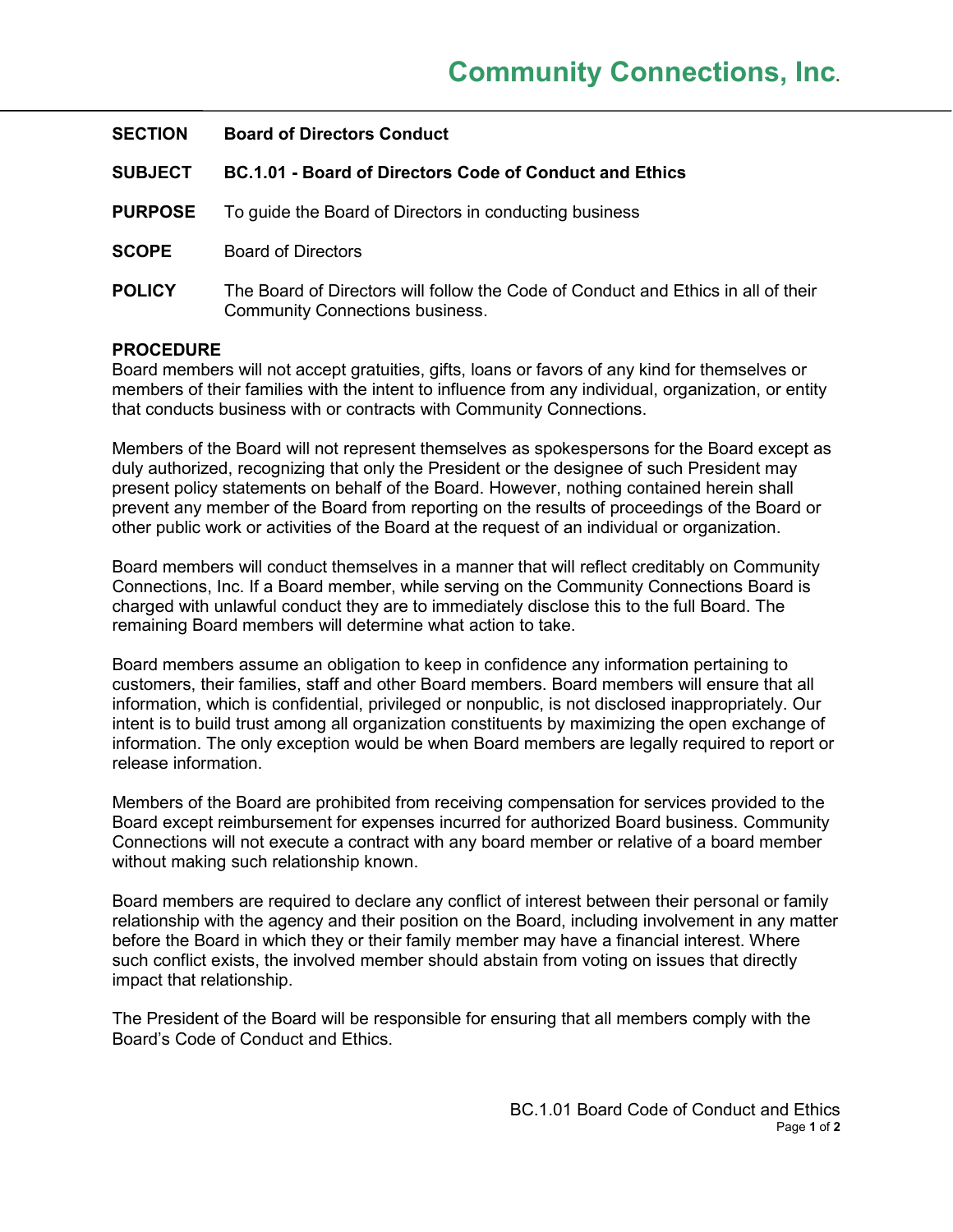Originally Drafted: 06/2006 Last Revision: 09/2020 Last Revision: USIZUZU<br>Last Review: 09/2020

| <b>000,000.</b>                                |            |
|------------------------------------------------|------------|
| <b>Community Connections Personnel Policy</b>  |            |
| Form                                           |            |
| Related Standards/Licensing/Grant Requirements | CARF 1.B.1 |
| Related Operational Procedure                  |            |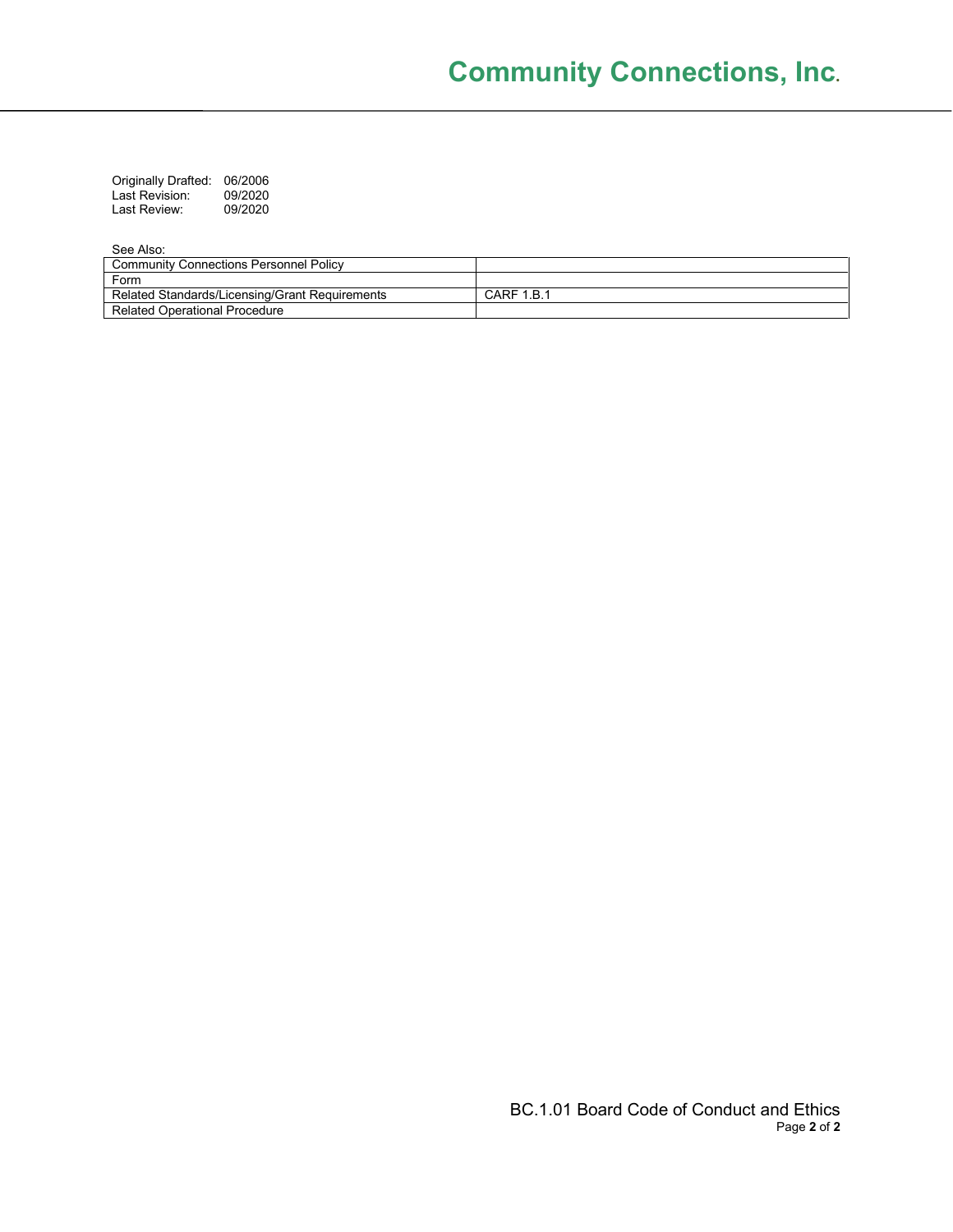| <b>SECTION</b> | <b>Board of Directors Conduct</b>                                                                                                                                                 |
|----------------|-----------------------------------------------------------------------------------------------------------------------------------------------------------------------------------|
| <b>SUBJECT</b> | <b>BC.1.02 - Conflict of Interest</b>                                                                                                                                             |
| <b>PURPOSE</b> | To ensure Board members disclose any financial or personal interest in business<br>related matters                                                                                |
| <b>SCOPE</b>   | <b>Community Connections Board of Directors</b>                                                                                                                                   |
| <b>POLICY</b>  | Community Connections Board of Directors will disclose any potential, financial<br>or personal conflict of interest before any deliberations take place on matter of<br>business. |

A Board member, having a direct or indirect financial, personal or other possible conflict of interest in a matter pertaining to Community Connections, needs to disclose the potential conflict of interest. The remainder of the Board will then determine to what extent the Board member may participate in the deliberation and the vote. Community Connections shall not execute a contract with any Board member or relative of a Board member without making such relationship known.

| <b>Originally Drafted:</b> | 01/2010 |
|----------------------------|---------|
| Last Revision:             | 08/2014 |
| Last Review:               | 09/2020 |

| ---------------                                |            |
|------------------------------------------------|------------|
| <b>Community Connections Personnel Policy</b>  |            |
| Form                                           |            |
| Related Standards/Licensing/Grant Requirements | CARF 1.B.2 |
| Related Operational Procedure                  |            |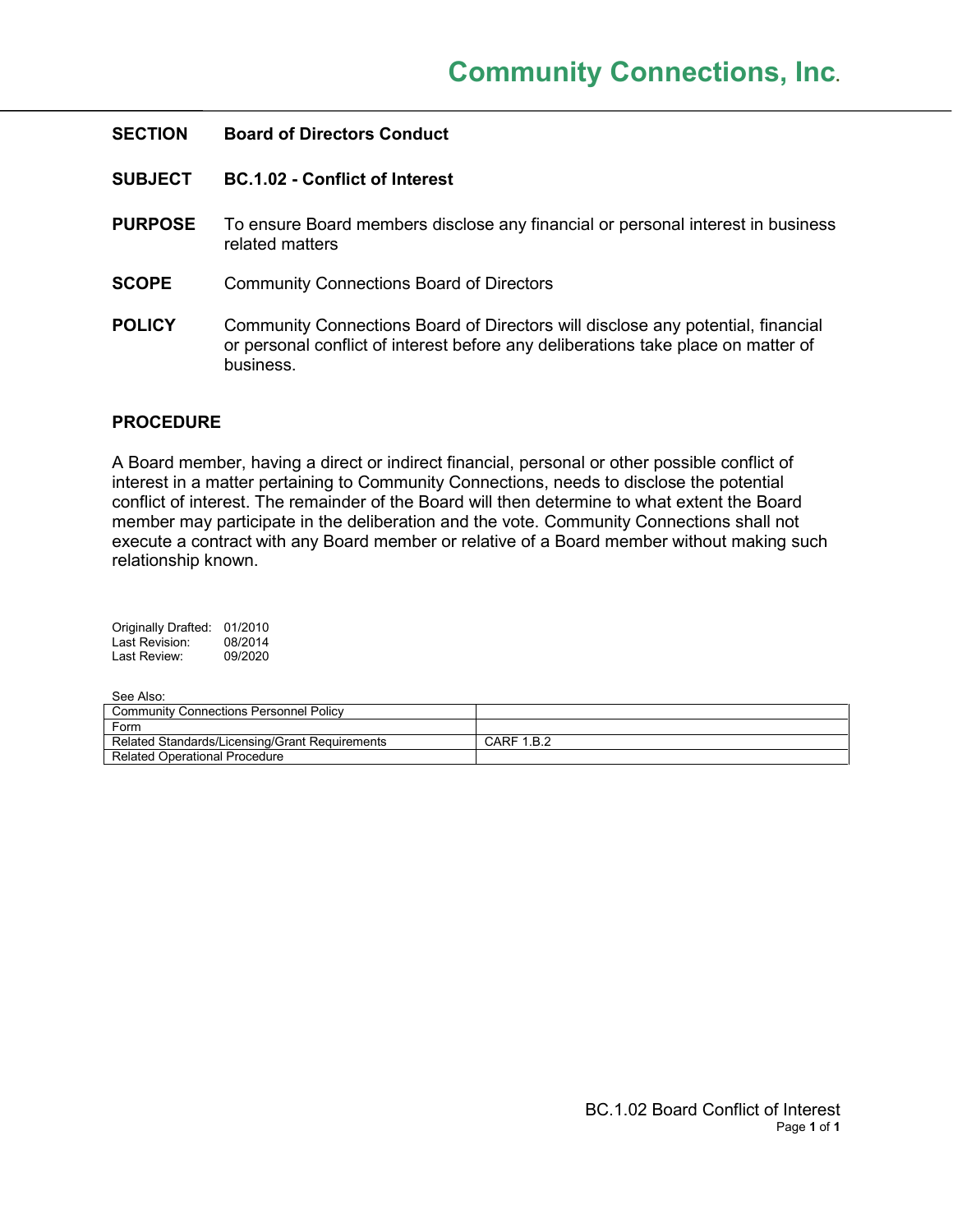# **SECTION Board of Directors Conduct**

# **SUBJECT BC.1.03 - Board of Directors / Employee Communication**

- **PURPOSE** To promote communication that respects the roles each party plays in agency business
- **SCOPE** Community Connections Board of Directors, Executive Director and all employees
- **POLICY** Community Connections is committed to promoting clear and effective communication. Board Members, Executive Director, and employees are expected to follow the established guidelines when communicating agency related business.

# **PROCEDURE**

- The Executive Director will be notified when meetings between the Board of Directors and employees will include agency related business. (Example: a phone call from the CMH director "I just wanted you to know I'm meeting with the Board President next week to discuss the wellness program. Let me know if you have any concerns or things you want me to bring up.")
- The Board President and Executive Director establish protocols by which employees participate in Board meetings. Employees attending Board meetings will be trained in those guidelines.
- Board members can request information and reports from employees (such as another copy of the budget or last quarter's statistical report), but may not direct employees' work by asking for reports that are not already prepared (new reports can be requested through the Executive Director).
- Personnel grievances will go through the channels specified in the personnel policies. Board members should direct staff complaints to appropriate channels.

# **The Board of Directors will:**

- *Stay informed of program activities* through written and verbal program updates.
- *Consider innovative ideas*. Once the full senior management team has addressed potential implications the Executive Director or designee will present this information to the Board of Directors in writing for consideration.
- *Schedule Board of Director/Executive Director/senior management team work sessions* based on pressing financial, strategic, philosophical, mission, human resource, or other significant issues.
- *Encourage senior management to attend Board meetings*.
- *Invite senior management to present program updates* periodically at monthly work session.
- *Hold an annual strategic planning session* with senior management team and Board of Directors' participation.
- Board members will speak with one voice regarding employee questions and concerns, and as they interact within the community regarding agency issues.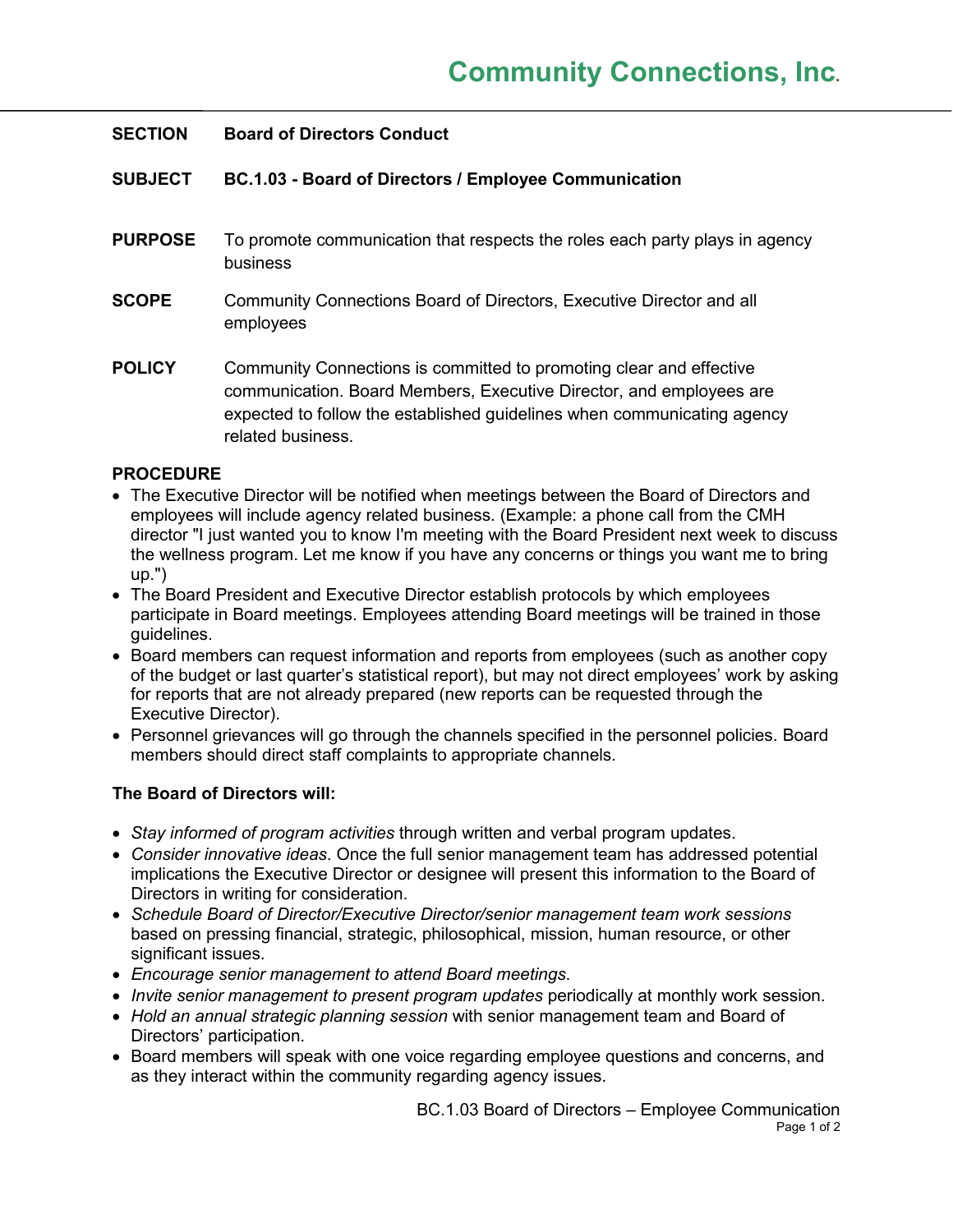# **The Executive Director and senior management will:**

- *Review Board minutes, monthly agendas and the Executive Director's monthly report.*
- *Create reports for the Board of Directors, as requested by the Executive Director,* that include program updates, mission in action, and reflective questions. Reports will be given to the Executive Director to be included in the monthly Board of Directors' packet.
- *Present at work sessions* as requested by the Executive Director.
- *Be a resource to the Board of Directors.* Verbal information will be shared when requested by the Board President.

# **Additional Guidance**:

- All parties will maintain confidentiality in Board of Directors meetings and special work sessions.
- All parties reserve the right to redirect communication to the appropriate channels as necessary and at their discretion.

Originally Drafted: 09/2006 Last Revision: 09/2020 Last Review: 09/2020

| <b>000,000.</b>                                |            |
|------------------------------------------------|------------|
| <b>Community Connections Personnel Policy</b>  |            |
| Form                                           |            |
| Related Standards/Licensing/Grant Requirements | CARF 1.B.3 |
| <b>Related Operational Procedure</b>           |            |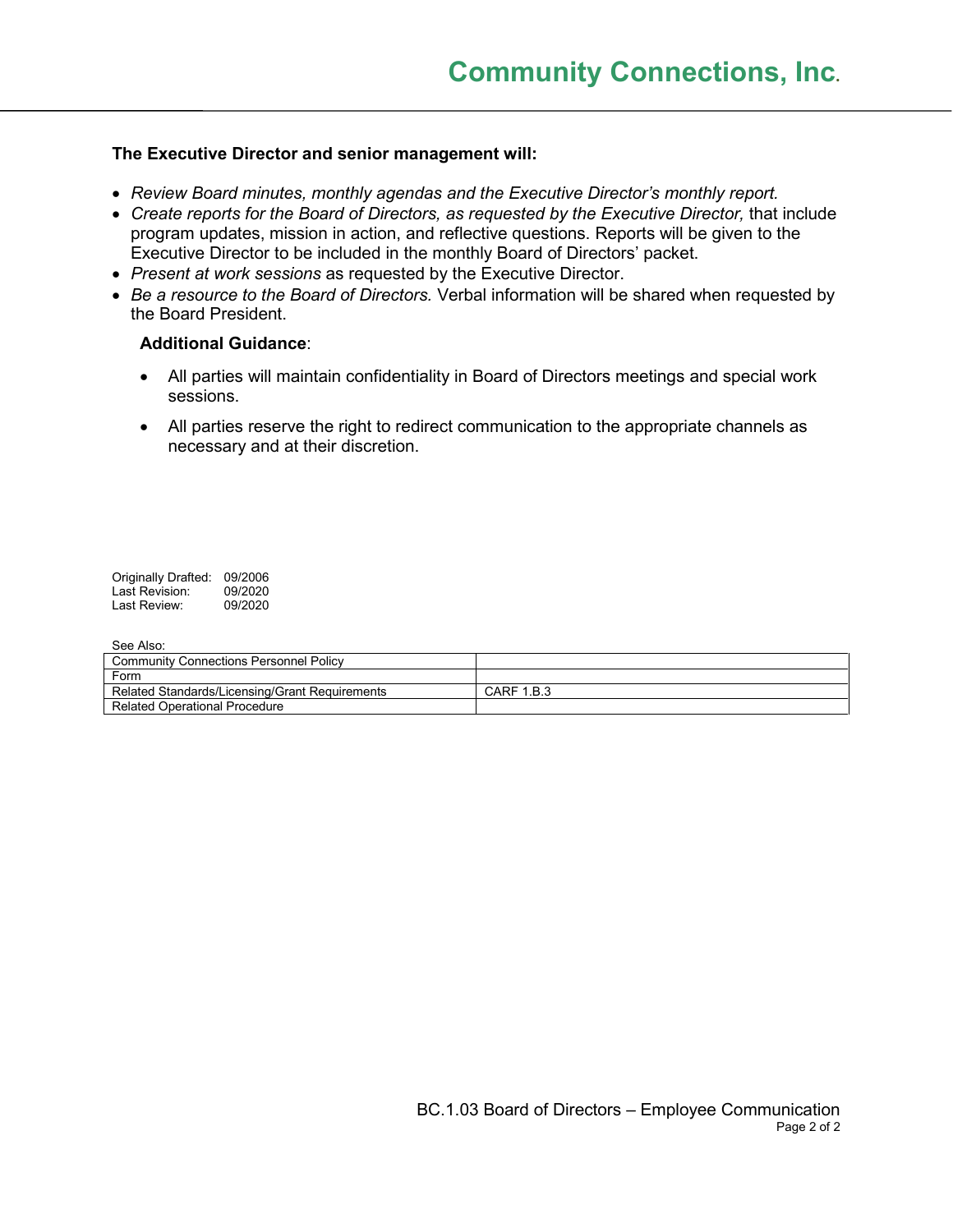### **SUBJECT BF.1.01 - Purchasing Authority and Guidelines**

- **PURPOSE** To define authorization and purchasing procedures for all expenditures
- **SCOPE** Community Connections Board of Directors and Executive Director
- **POLICY** The Executive Director is empowered with purchasing authority up to \$15,000 for any expenditure that has not been specifically identified in the most current, board approved budget and is not a recurring expenditure. The Executive Director empowers other employees with purchasing authority, not to exceed \$15,000 and ensures purchasing quidelines are followed.

#### **DEFINITION**

Not specifically identified means Executive Director will ask for specific separate approval by the Board of Directors during the budgeting process.

For the purpose of this policy expenditures refers to a fixed asset, a piece of equipment, a service, or a software package. Any combination of functionally closely related items must be considered a single item in terms of the cost banding of this policy.

Recurring expenditures are those already approved under contract and paid at regular intervals, obligated due to payroll and benefit processing,

#### **PROCEDURE**

The Executive Director has purchasing authority up to \$15,000 for expenditures not clearly identified in the most current, board approved operating budget and not a recurring expenditure due to payroll or benefit processing. Outside of those guidelines, the board of directors must approve the expenditure.

The Executive Director authorizes other employees to make purchases according to policy A.11.03.

Purchases of fixed assets (desks, computers, copiers, etc.) will be done through a centralized process established by the admin team and approved by the executive director.

All purchases of computing and other electronic equipment or software will be approved by the Business Director or IT Administrator.

Community Connections will follow grant regulations which require competitive bids be sought for items of greater than \$5,000 for which there are more than one potential supplier and that written records of price quotations be maintained for two years.

Fixed assets with a value greater than \$5,000 will be capitalized and tracked for tax purposes.

**Philosophy:** Community Connections maintains a conservative philosophy regarding spending. Spending decisions should focus on: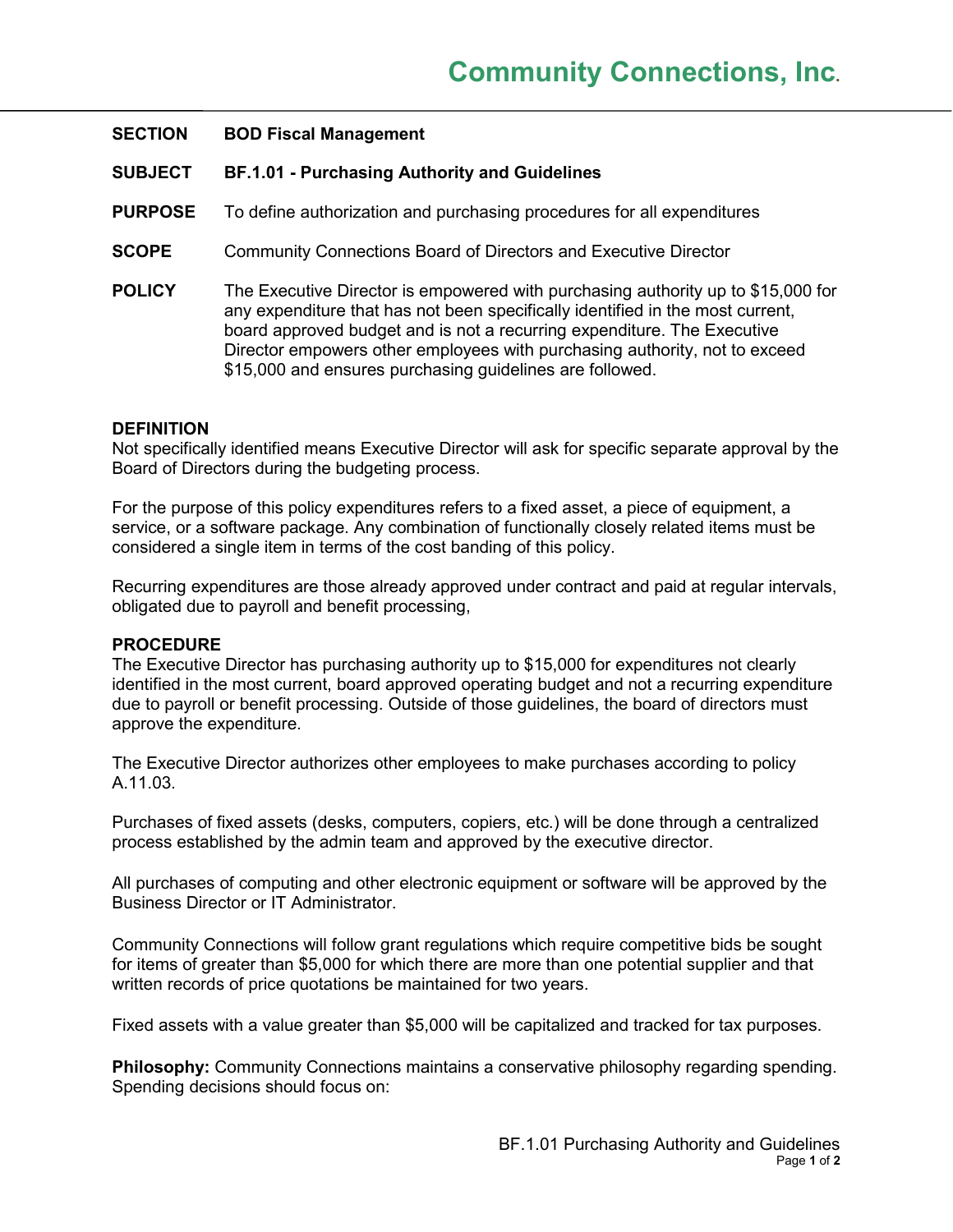- 1. Best addressing the needs of the customers we serve
- 2. Supporting the long term financial health of the organization
- 3. Avoiding ethical concerns
- 4. Supporting quality services for customers
- 5. An immediacy to the spending decision
- 6. The financial impacts to the program or agency

| <b>Originally Drafted</b> | 08/2007 |
|---------------------------|---------|
| Last Revision:            | 09/2008 |
| Last Review:              | 08/2014 |

| <b>Community Connections Personnel Policy</b> |  |
|-----------------------------------------------|--|
| Form                                          |  |
| Related Standards/Licensing/Grant             |  |
| Requirements                                  |  |
| <b>Related Operational Procedure</b>          |  |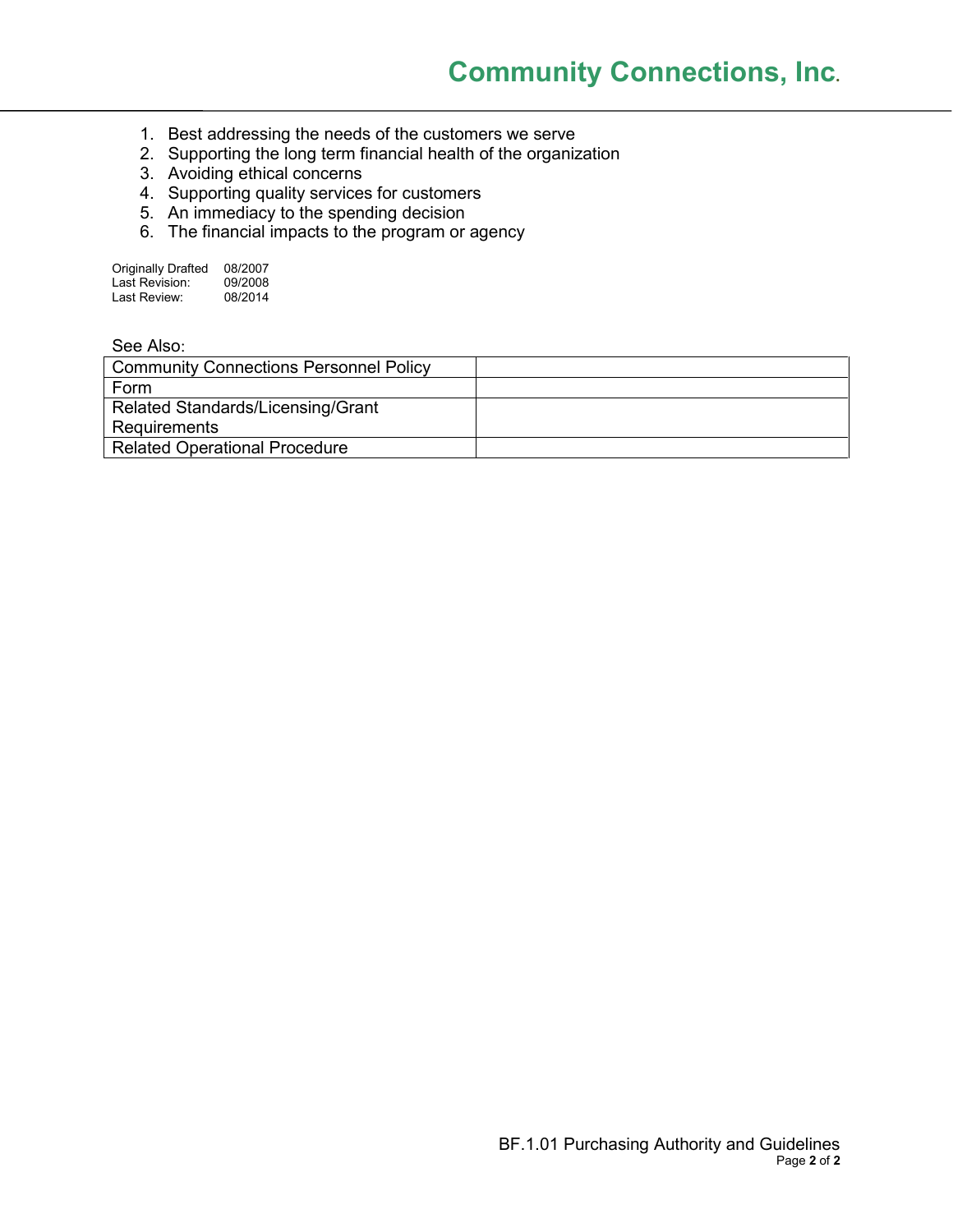| <b>SECTION</b> | <b>BOD Fiscal Management</b>                                                                                                                                               |
|----------------|----------------------------------------------------------------------------------------------------------------------------------------------------------------------------|
| <b>SUBJECT</b> | BF.1.02 - Annual Audit                                                                                                                                                     |
| <b>PURPOSE</b> | To comply with the applicable Federal and State Single Audit Acts and ensure<br>the agency's controls are adequate to produce accurate financial statements                |
| <b>SCOPE</b>   | <b>Community Connections Board of Director</b>                                                                                                                             |
| <b>POLICY</b>  | The Community Connections Board of Directors engages an Independent<br>Certified Public Accountant (Company) to audit and prepare an annual set of<br>financial statements |

The annual audit will include all financial information and controls for the agency.

The Board will direct staff to solicit bids from potential accounting firms at least every 5 years. Both cost and quality of work will be factors in determining the most appropriate firm to engage.

The audit report will be distributed to the Board of Directors, leadership team, and other parties designated by the Executive Director. Upon acceptance by the Board of Directors this report is a matter of public record.

Any corrective action regarding recommendations identified in the audit will be attached to the annual audit report.

The Executive Team is responsible for the implementation of procedural recommendations within the agency and individual programs.

Originally Drafted 08/2007<br>Last Revision: 08/2014 Last Revision: Last Review: -

| <b>Community Connections Personnel Policy</b> |  |
|-----------------------------------------------|--|
| Form                                          |  |
| Related Standards/Licensing/Grant             |  |
| <b>Requirements</b>                           |  |
| <b>Related Operational Procedure</b>          |  |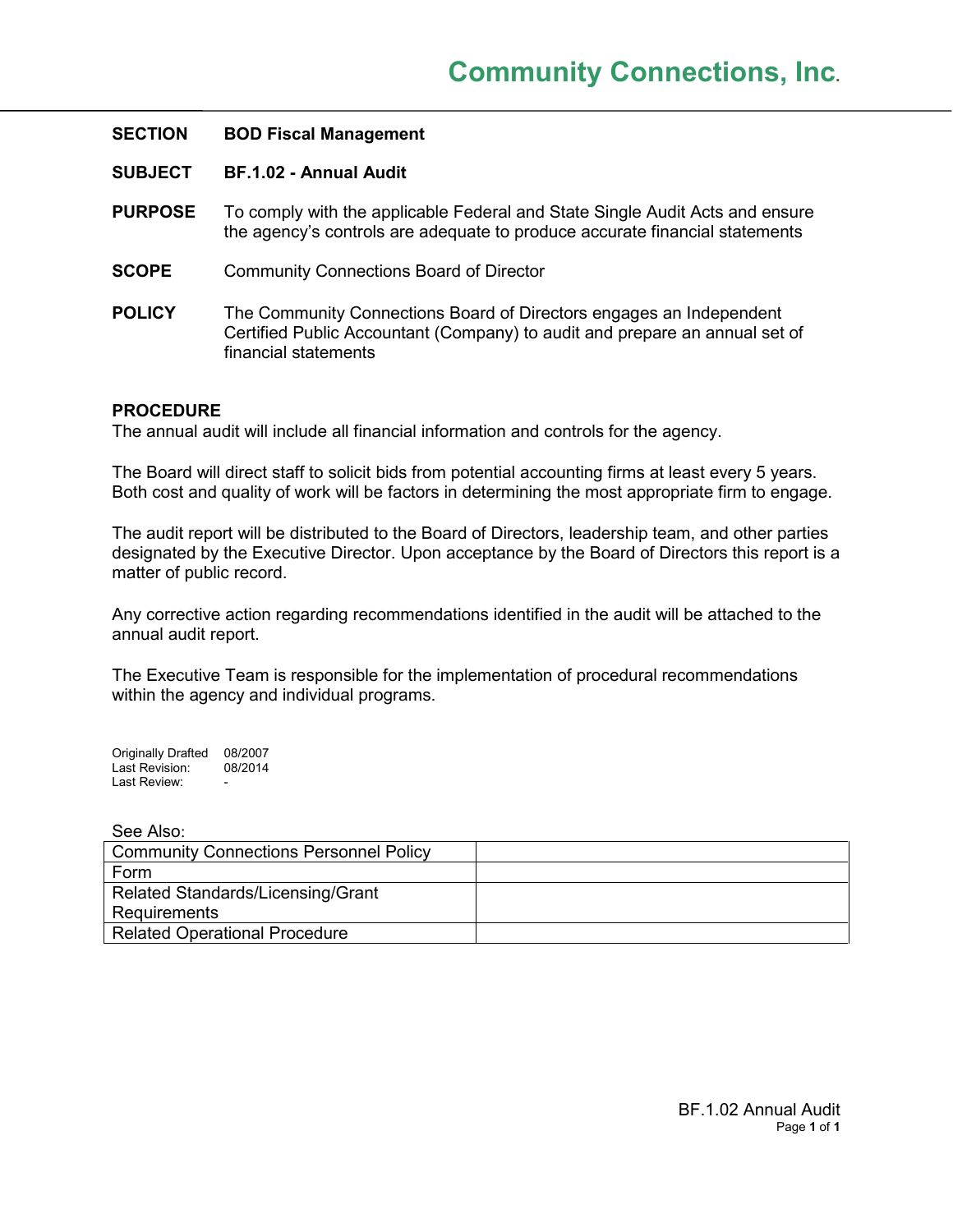| <b>SECTION</b> | <b>BOD Fiscal Management</b> |
|----------------|------------------------------|
|----------------|------------------------------|

- **SUBJECT BF.1.03 - Bank Account Maintenance and Signing Authority**
- **PURPOSE** To ensure fiscal oversight and accountability for agency cash assets
- **SCOPE** All Community Connections Board of Directors and Employee Check Signers
- **POLICY** Community Connections Board of Director authorizes financial institution account signers through board motions and gives authority to the Executive Director to make financial institution account changes necessary to minimize fees or maximize earnings. All signers will follow standard procedures when signing agency checks.

As it becomes necessary for the Board of Directors to authorize financial institution account signers due to account changes and or signer changes, the Board of Directors will appoint, through a motion, the authorized signers.

The Executive Director or their designee monitors account types to ensure accounts are appropriately setup to maximize earnings or minimize fees. As changes are deemed appropriate, the Executive Director works with the financial institution to authorize the changes.

When signing a check or authorizing a withdrawal, authorized account signers will thoroughly review all back up documentation to ensure proper authorization, coding and that the expenditure is for a business related need. Authorized signers will ensure payment of the expenditure adheres to the purchasing guidelines established in A.11.03 and F.1.04.

The Executive Director will be the primary check signer. Instances when the Executive Director is unavailable and another check signer is engaged, the Executive Director, upon their return, will review all documents signed in their absence.

Originally Drafted: 08/2007<br>Last Revision: 09/2008 Last Revision: Last Review: 08/2014

| <b>Community Connections Personnel Policy</b> |  |
|-----------------------------------------------|--|
| Form                                          |  |
| Related Standards/Licensing/Grant             |  |
| Requirements                                  |  |
| <b>Related Operational Procedure</b>          |  |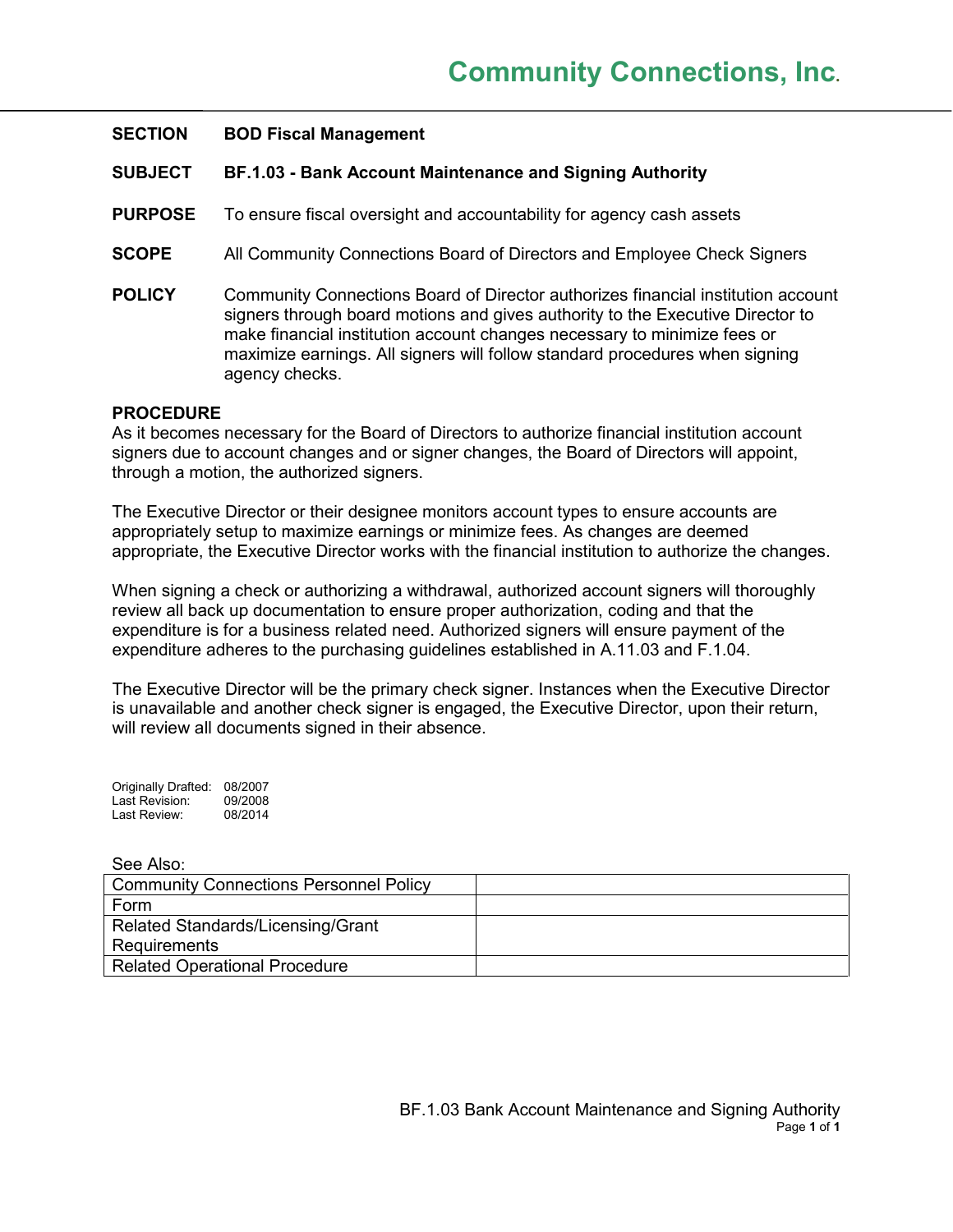- **SUBJECT BF.1.04 - Budgets**
- **PURPOSE** To convert the strategic planning, objectives and goals of the agency into a functional financial plan that assists in the actualization of goals for effective services. The budget serves as one piece of the leadership's plan for operating the agency.
- **SCOPE** Community Connections Board of Directors
- **POLICY** Community Connections believes in effective planning and management of the financial affairs of the agency. Annual operating budgets will be prepared for each program and for the organization as a whole. The Board of Directors will approve an overall agency budget.

#### **PROCEDURE**

.

The Board of Directors requires the Executive Director to bring forward an agency-wide budget no later than the last board meeting prior to the new fiscal year.

The Executive Director recognizes the executive team as partners in budget development and financial management. Prior to budget development, the Program Directors and Executive Director will discuss established agency and program goals, noting those that have financial implications. Budgets will be developed with these goals in mind.

Program budgets are developed by Program Directors in collaboration with the Business Director and Executive Director. After consultation with the Program Director and Business Director the Executive Director approves each program budget. The Executive Director may request the Program Director provide supporting narrative explanations and/or additional details. Individual program budgets are included in an agency-wide budget and will ultimately be reviewed and approved by Community Connections Board of Directors before being fully implemented.

#### Budgeting Timelines

The appropriate reviews and approvals have been secured by the following dates.

- Preliminary program budgets prepared for grant writing purposes no later than 1-2 weeks prior to the grant deadline.
- Review and revise budgets according to actual grant awards, no later than June 30.
- Final agency budget will be submitted to the Board of Directors no later than the first board meeting prior to the fiscal year.

Originally Drafted: 08/2007<br>Last Revision: 08/2014 Last Revision: Last Review: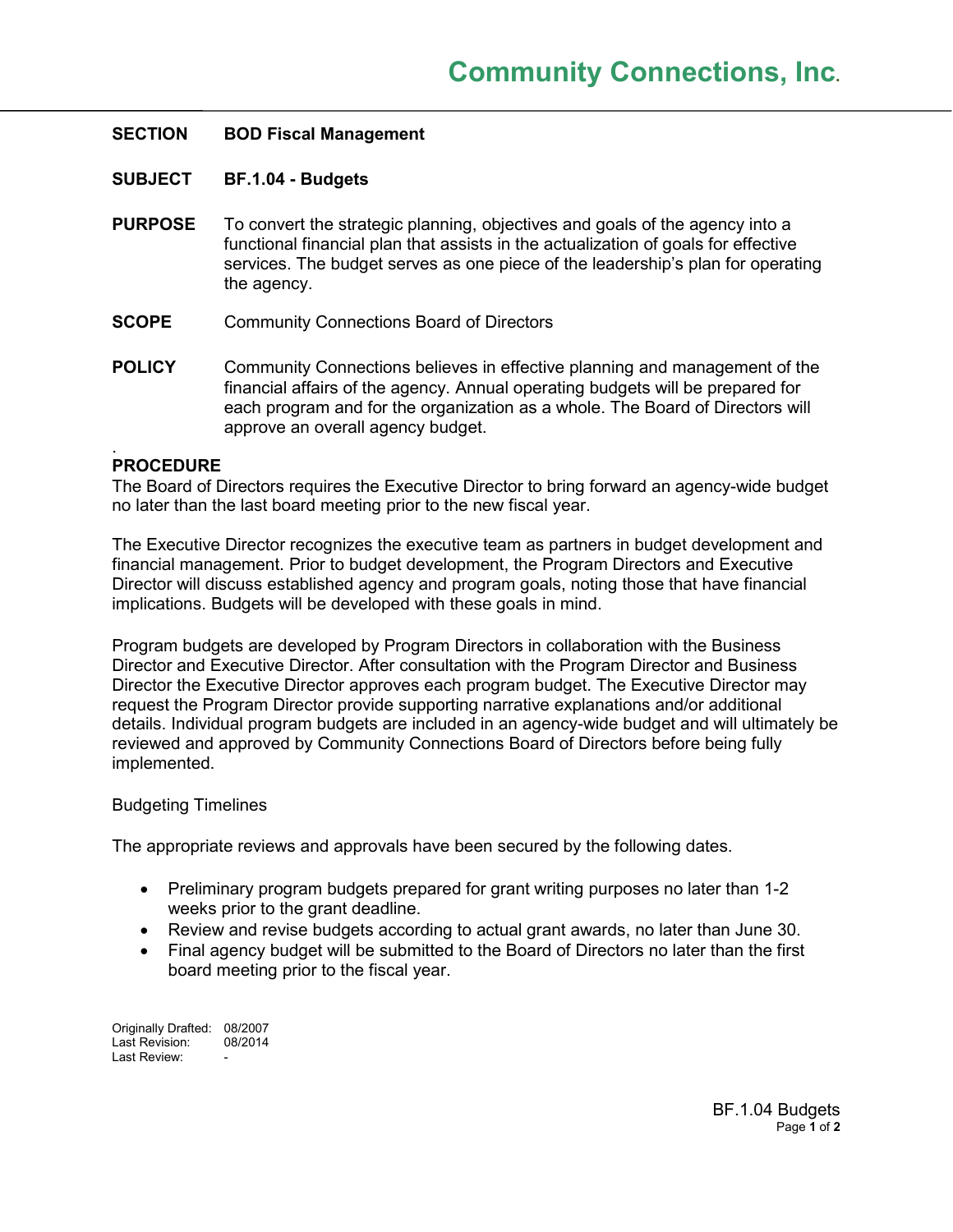| See Also:                                     |                               |
|-----------------------------------------------|-------------------------------|
| <b>Community Connections Personnel Policy</b> |                               |
| Form                                          | Spreadsheets saved to network |
| Related Standards/Licensing/Grant             | CARF 1 F.2                    |
| <b>Requirements</b>                           |                               |
| <b>Related Operational Procedure</b>          |                               |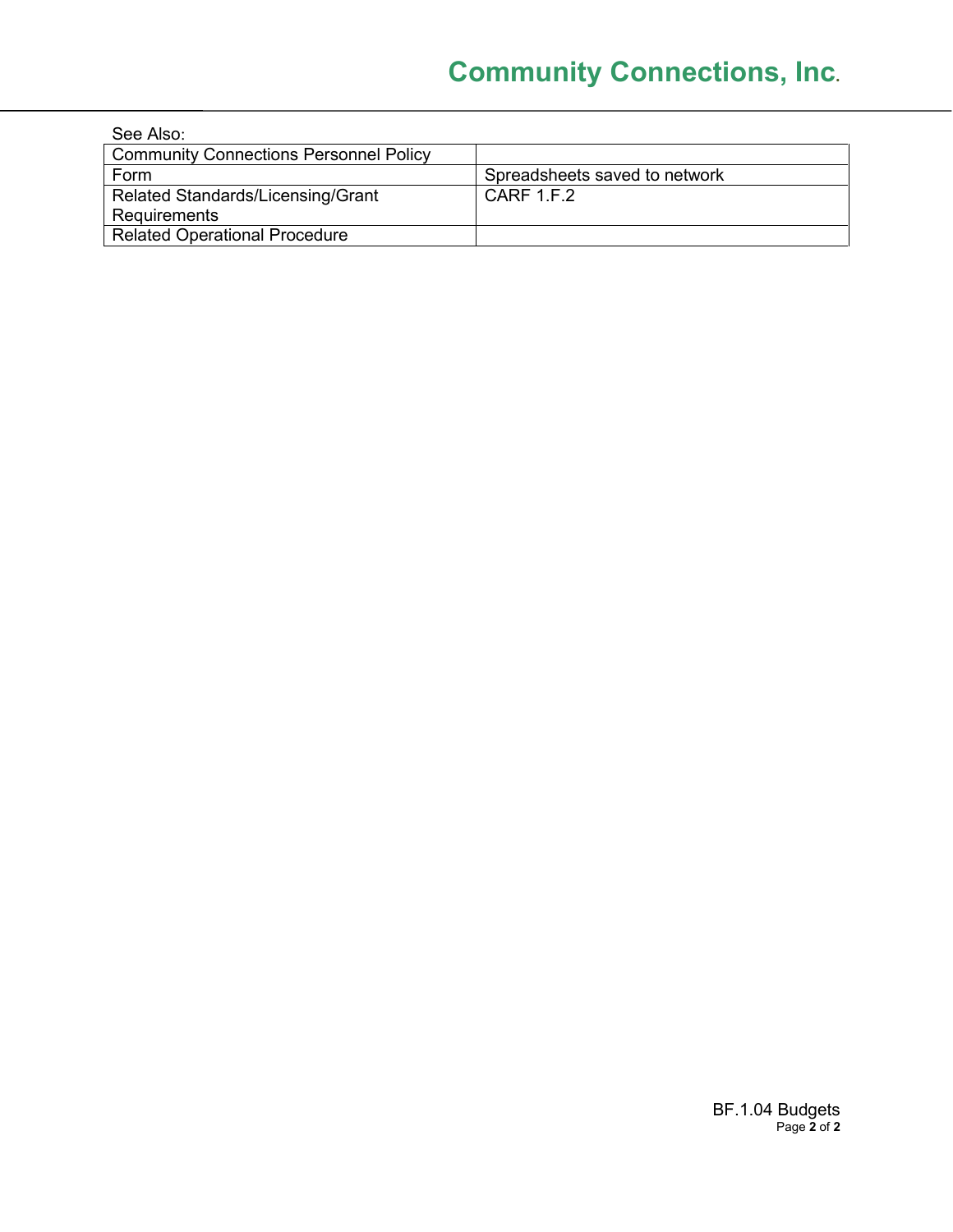### **SUBJECT BF.1.05 - Budget Shortfalls**

- **PURPOSE** To provide guidance to the board of directors on how to best deal with programs that consistently have a negative net income due to revenue shortfalls, funding cuts or over-expenditures
- **SCOPE** Community Connections Board of Directors
- **POLICY** Community Connections is committed to supporting the success of its services. When a department or program is experiencing significant net losses in any one month or consistent net losses lasting beyond three months an action plan may be requested.

#### **PROCEDURE**

The Board of Directors may request the Executive Director develop an action plan to address a program or department operating deficit. The following questions may be considered when developing such plan.

- 1. How will current program expenses be met?
- 2. Are there strategies that will increase revenues?
- 3. Can resources be managed differently?
- 4. Are there opportunities for fund-raising, expanding services, and/or improving productivity?
- 5. Where costs might be cut?
- 6. Is staffing modification appropriate?
- 7. Are changes in services necessary?
- 8. Who else should be involved in assisting with solving the problem? Consider including other nonprofits, businesses, the community, and/or local government.
- 9. How will this impact the overall agency health?

The Executive Director involves the appropriate Department or program leaders in developing the action plan. That plan is presented to the Board of Director Finance Committee. They will review the plan and make recommendations to the full board regarding future action.

At the point that all options and opportunities have been exhausted for financially breaking even, a timeline and criteria for determining whether to continue the programs' services, will be developed and followed. This may occur at any time during the action plan.

Originally Drafted 08/2007<br>Last Revision: 08/2014 Last Revision: I ast Review:

| <b>Community Connections Personnel Policy</b> |  |
|-----------------------------------------------|--|
| Form                                          |  |
| Related Standards/Licensing/Grant             |  |
| Requirements                                  |  |
| <b>Related Operational Procedure</b>          |  |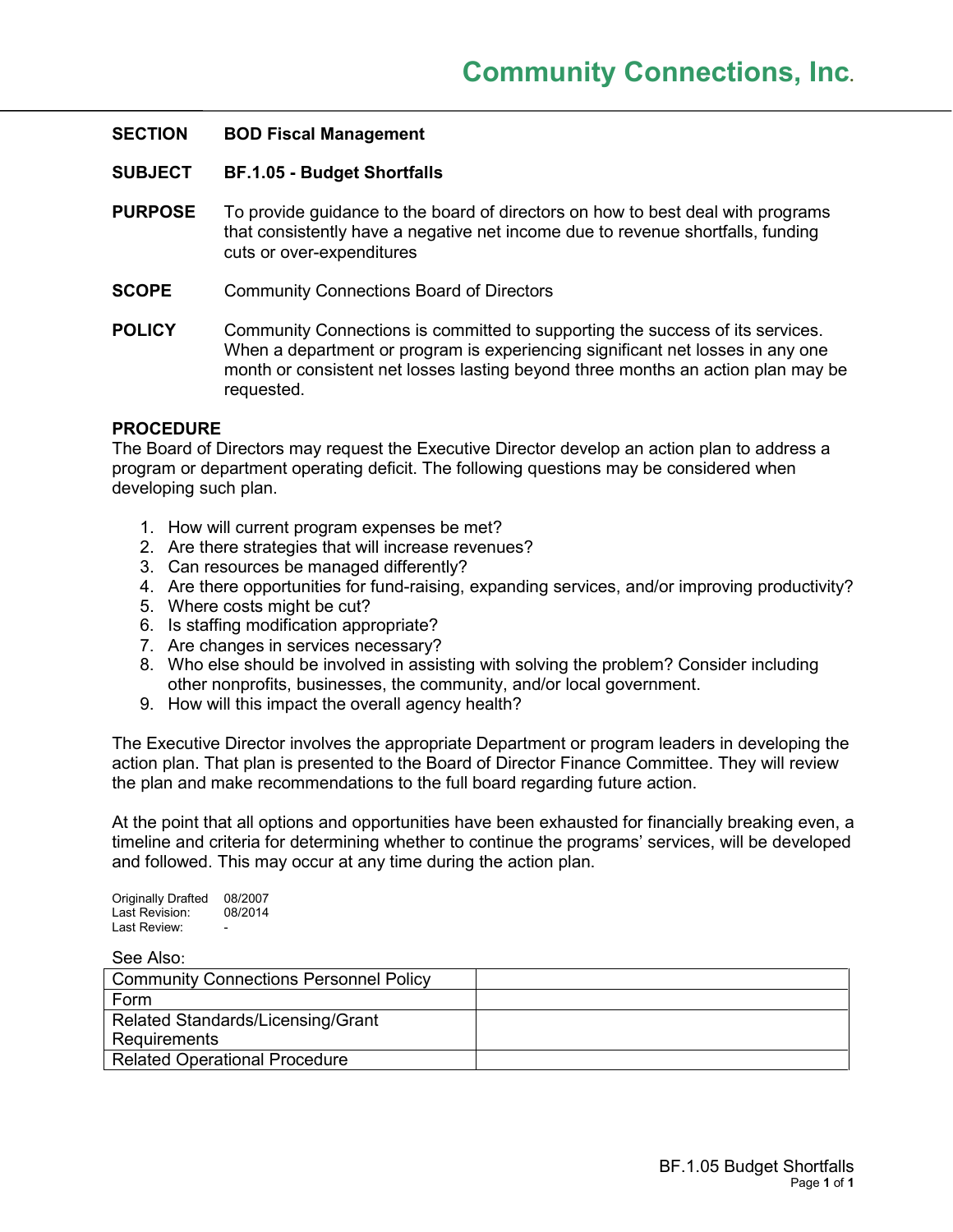#### **SUBJECT BF.1.06 - Operating and Capital Repair and Replacement Reserves**

- **PURPOSE** To ensure the financial stability of the mission, programs, employment, facilities and ongoing operations of the organization
- **SCOPE** Community Connections Board of Directors and employees responsible for budget management
- **POLICY** Community Connections Board of Directors will establish and maintain an Operating Reserve and a Capital Repair and Replacement Reserve at a level relative to the annual program funding and the costs of operating and maintaining the organization and its fixed assets.

#### **DEFINITIONS**

Operating Reserves – This Reserve is intended to provide an internal source of funds for situations such as a sudden increase in expenses, one-time unbudgeted expenses, unanticipated loss in funding, or uninsured losses. Operating Reserves are not intended to replace a permanent loss of funds or eliminate an ongoing budget gap.

Capital Repair and Replacement Reserve – This reserve is intended to provide a ready source of funds for repair or acquisition of buildings, leaseholds, furniture, fixtures, and equipment necessary for the effective operation of the organization and programs.

# **PROCEDURE**

The Board of Directors meets annually with the financial auditors. This is a good opportunity for the board to review its reserve levels and discuss future reserve goals.

The Current Operating Reserve goal is to maintain a level equal to a minimum of four months, and preferably no less than six months, of average operating expenses for the preceding fiscal year. The Board of Directors has established the Operating Reserve of Unrestricted Net Assets to allow for temporary financing of unforeseen needs of an emergency nature, to permit orderly adjustment of revenue losses, or for any other use that is approved by the Board of Directors.

*Utilization of Operating Reserves***:** Community Connections Executive Director, Program Director or committees of the Board of Directors may request Board designation of funds. Such requests will be in writing and include a description of the need or project, a budget, a timeline and proposed terms, and will be considered by the Board of Directors at a regular or special meeting of the Board of Directors.

*Increasing Operating Reserves***:** Community Connections will build reserves to the extent it does not negatively impact service delivery. Operating reserves will be funded with surplus unrestricted operating funds. The Board of Directors may, from time to time, direct that a specific source of revenue be set aside for Operating Reserves. Examples could include onetime gifts or bequests, special grants, or special appeals.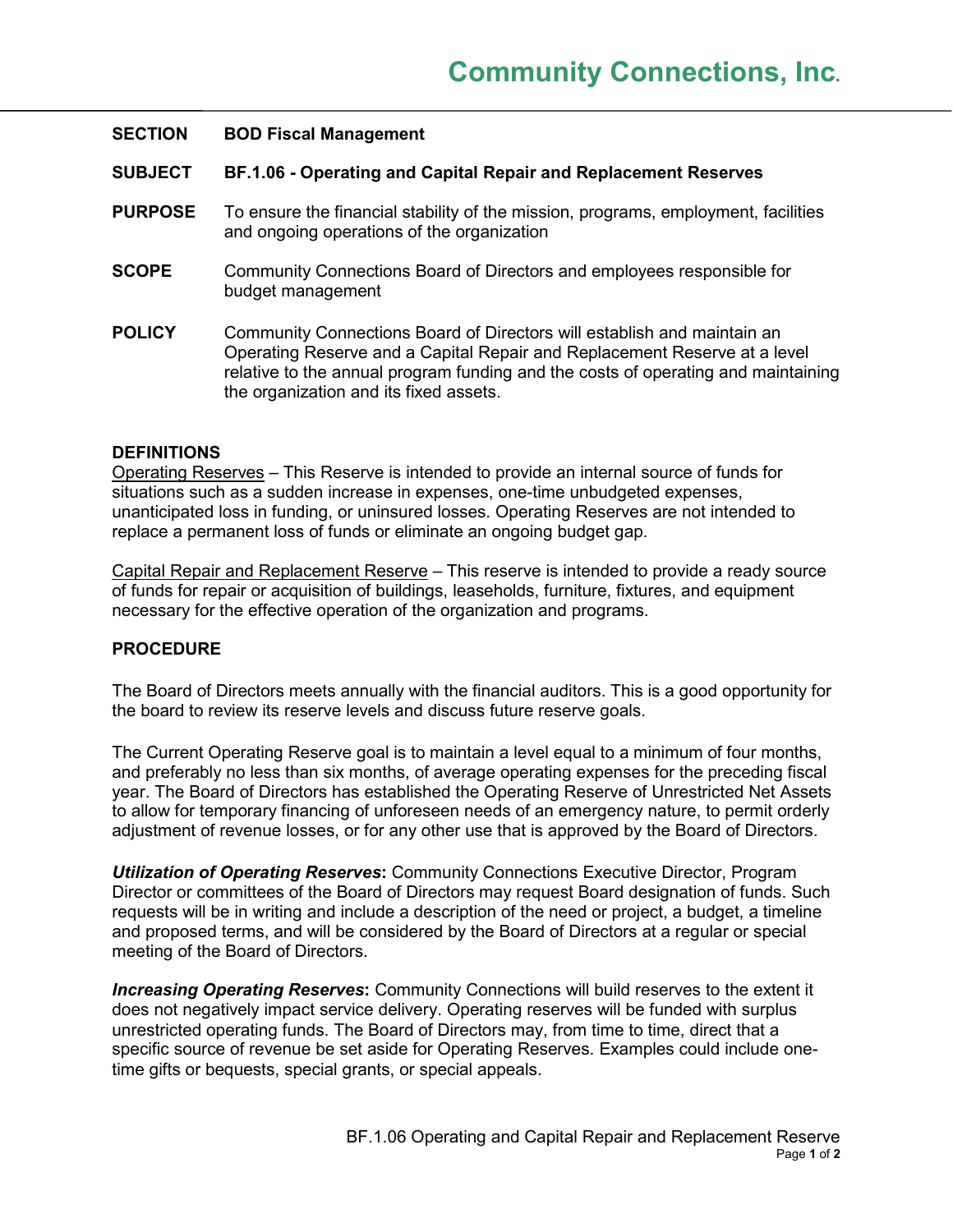The Board of Directors has set a Capital Repairs and Replacement Reserve goal of \$600,000. This amount may increase or decrease as the board identifies future needs and/or utilizes a portion of the reserve for current ones.

Originally Drafted: 08/2007 Last Revision: 09/2008 Last Review: 08/2014

| <b>Community Connections Personnel Policy</b> |  |
|-----------------------------------------------|--|
| Form                                          |  |
| Related Standards/Licensing/Grant             |  |
| Requirements                                  |  |
| <b>Related Operational Procedure</b>          |  |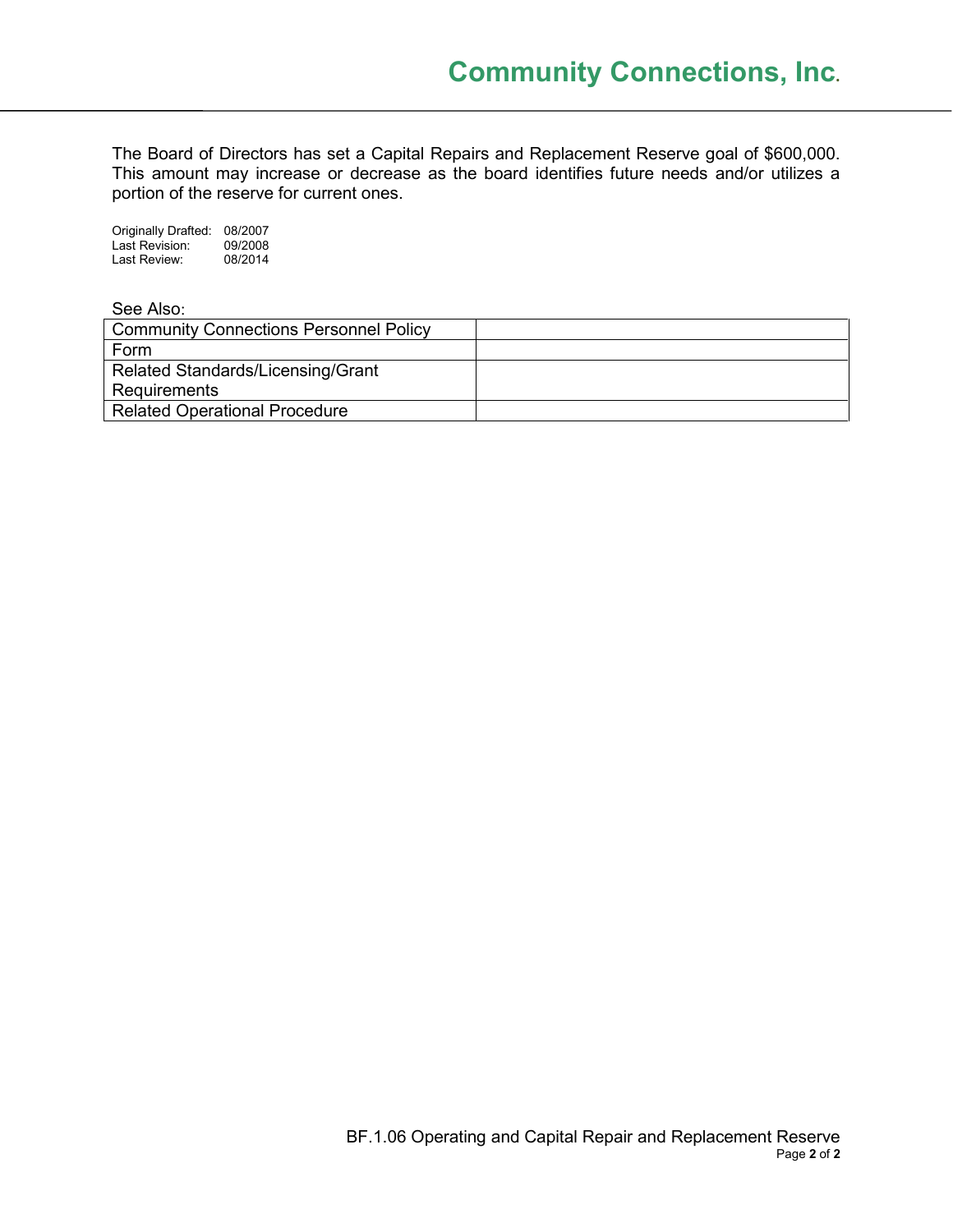| <b>SECTION</b> | <b>BOD Fiscal Management</b>                                                                                                                |
|----------------|---------------------------------------------------------------------------------------------------------------------------------------------|
| <b>SUBJECT</b> | BF.1.07 - Cash Management and Investment                                                                                                    |
| <b>PURPOSE</b> | To provide guidance regarding cash management and investment activities<br>for cash and cash equivalents                                    |
| <b>SCOPE</b>   | <b>Community Connections Board of Directors</b>                                                                                             |
| <b>POLICY</b>  | Community Connections manages its cash and investments for the use and<br>benefit of the agency in a manner consistent with its objectives. |

The following Investment Policy is established by the Board of Directors of Community Connections, Inc. (CCI) to provide guidelines and objectives for the long-term investment of CCI assets. This statement will provide standards for the Portfolio's Investment Advisor and provide a basis for the Board to judge an Advisor's investment performance. This statement is also intended to provide long-term guidance to the Board of Directors for future decisions made with respect to its resources.

# **I. GOALS**

The primary goal of CCI's investments is to preserve its capital and to provide a rate of return sufficient to grow CCI's assets and assist in meeting CCI's business goals by allocating its resources between cash balances and Investment Portfolio.

The policy anticipates that market volatility will occur in the future as it has in the past. Investment in equity markets requires a long-term approach, rather than a short-term view with focus on short-term fluctuations. The Board of Directors intends to maintain investment discipline focused on maintaining its asset allocations through market fluctuations and not respond to short-term fluctuations.

# **II. PORTFOLIO OBJECTIVES**

The long-term objective of the investment program is to maximize return within reasonable and prudent levels of risk. In addition, liquidity must be maintained on a portion of CCI's assets in an amount sufficient to pay regular losses and provide for a buffer in investment market fluctuations. All investments shall be diversified, both as to type of issuer (with the exception of the U.S. Government) and as to maturity, subject to the restrictions indicated below. The specific long-term objectives of CCI's investments are as follows:

- 1. Maintain the purchasing power of the current assets and all future contributions
- 2. Provide adequate liquidity needed for anticipated expenses and overall operations of CCI; and
- 3. Allow investment in various asset classes that, in total, diversify the portfolio in a manner consistent with the specified risk and return requirements of the portfolio.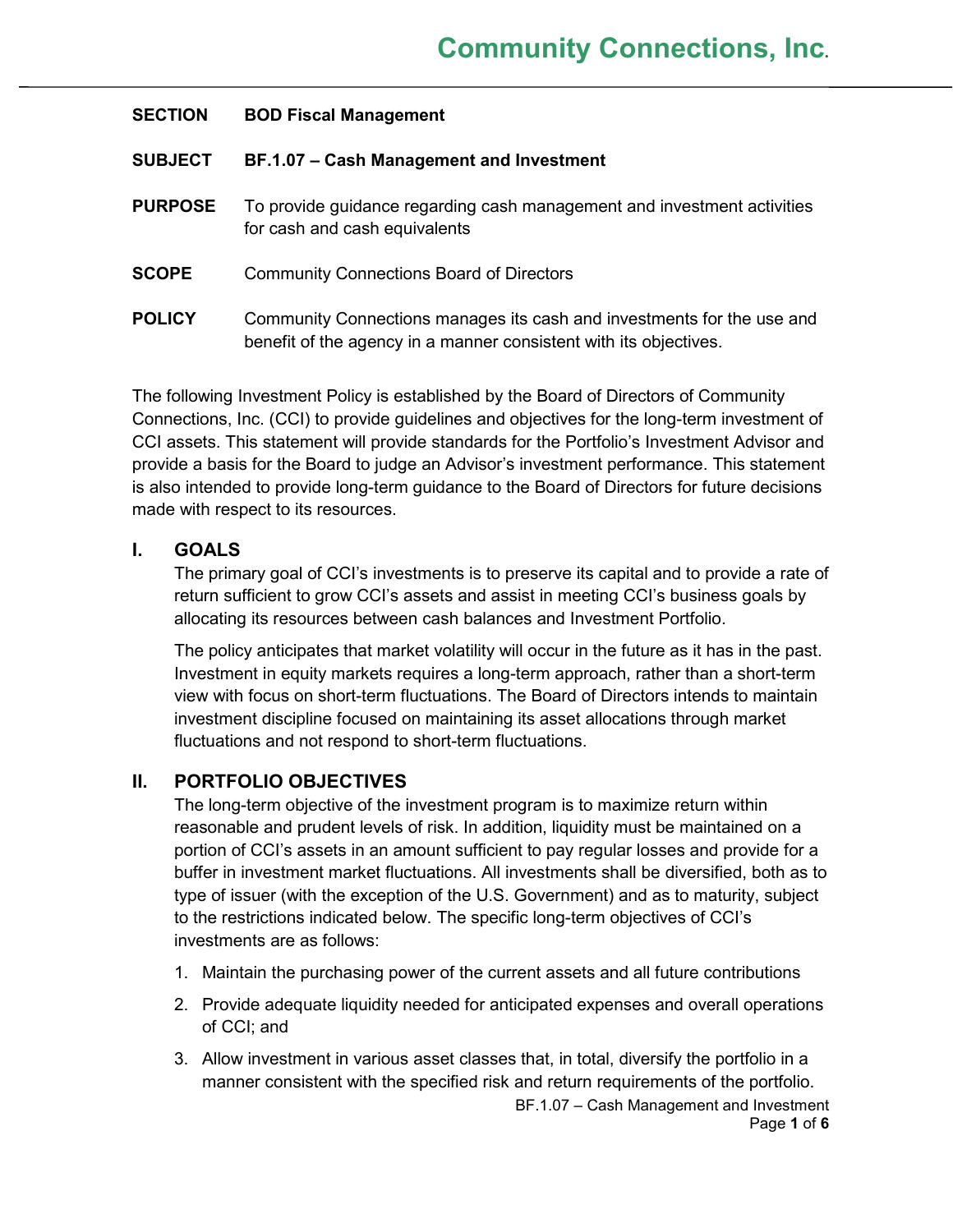Recognizing that some risk must be assumed in order to achieve the investment objectives of the portfolio, the ability of CCI to withstand short and intermediate term variability shall be considered. The objective of the established asset allocation is to produce the highest projected rate of return over the portfolio's 10-year investment horizon. The Board will annually evaluate its rate of return target in consultation with its Investment Advisor.

# **III. PORTFOLIO MANAGEMENT**

# **CCI Board of Directors**

The CCI Board of Directors is primarily responsible for adopting the asset allocation of the Portfolio, Appendix A. The Board will review the asset allocation annually.

# **Primary Investment Officer**

The CCI Executive Director will serve as the primary investment officer of CCI and assume responsibility for carrying out the Board of Directors' wishes in executing investment transactions. In fulfilling these responsibilities, the Executive Director will consult with an independent Investment Advisor, subject to board approval.

# **Investment Advisor**

The Investment Advisor shall advise CCI in the investment and reinvestment of assets of CCI and provide a comprehensive written report on at least a quarterly basis on the status of the CCI portfolio to the Board of Directors and the Finance Committee of the Board. The Investment Advisor will also make purchases and sales of securities subject to the provisions of the investment guidelines and the direction of the Executive Director. The portfolio will be managed on a discretionary basis in accordance with this investment policy.

# **IV. CASH RESOURCES RETAINED**

In order to ensure that CCI has sufficient cash resources for operations and provide sufficient liquidity to protect against market volatility only a portion of CCI's cash resources will be available for investment under this policy. The equivalent of not less than two months of operating expenses must be retained and placed in depository accounts at a federally insured financial institution. Allowable account types include checking accounts, savings accounts and money market funds. In addition to funds placed in depository accounts, two months of operating expenses will be invested in a laddered certificates of deposit portfolio. Management is permitted to place cash with the Investment Advisors providing the related accounts are federally insured.

Management of CCI will monitor cash balances compared to operating expenses not less than annually and work with the Investment Advisor to rebalance assets between cash balances and the Investment Portfolio, as necessary.

# **V. INITIAL INVESTMENT AMOUNT**

As of June 30, 2018, CCI has cash and investment resources (excluding its planned contribution of \$1,000,000 to the Alaska Community Foundation) of approximately \$5,900,000. Monthly, its expenses total approximately \$900,000. The Board has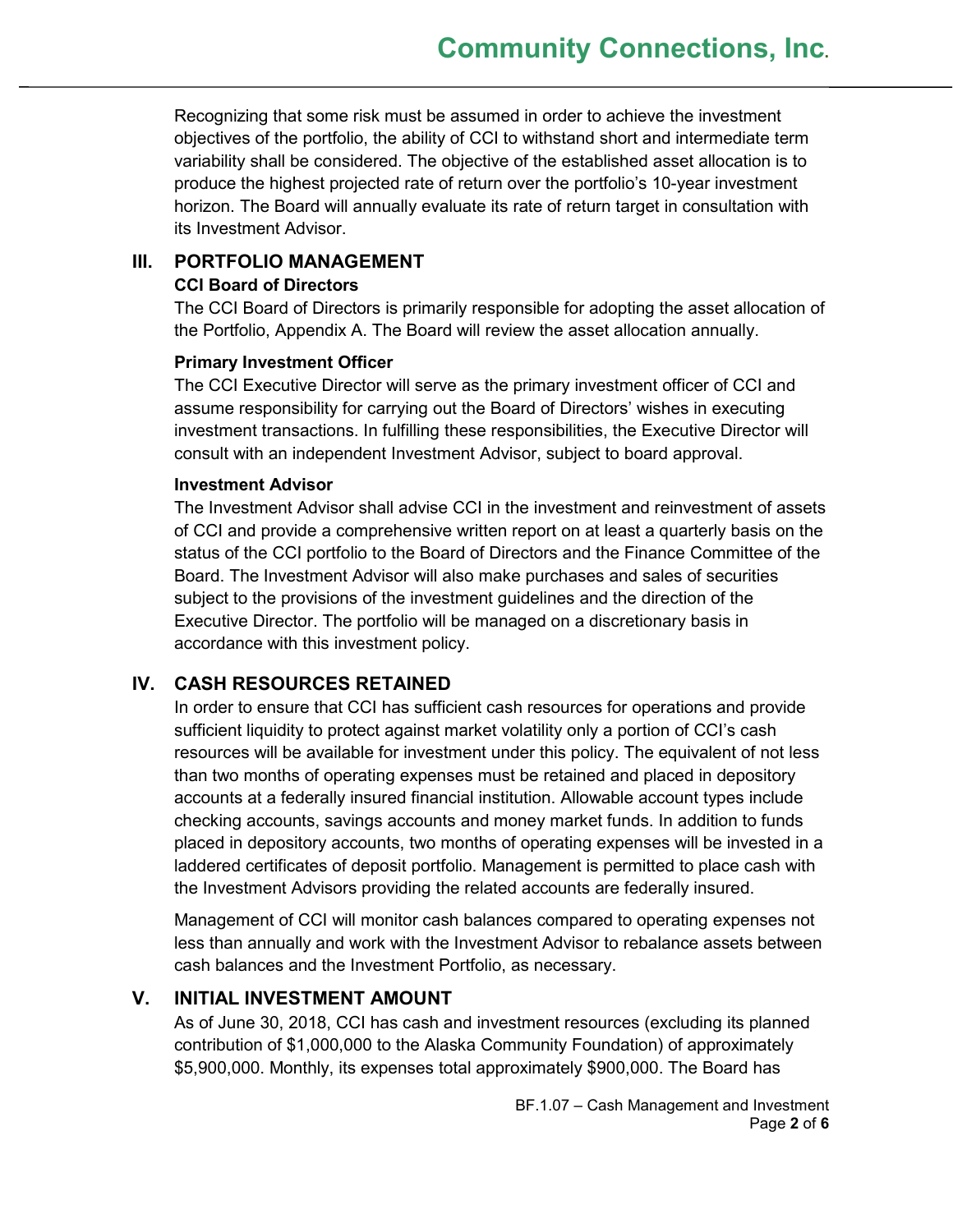determined that it will initially retain \$1,800,000 in cash and place an additional \$1,800,000 in certificates of deposit as described in IV above that are not subject to the investment allocation contained in this policy. It will invest \$2,400,000 in the Investment Portfolio as its Initial Investment. The transition from existing placement of cash and investments to the new placement may occur over a period of months.

# **VI. INVESTMENT GUIDELINES AND RESTRICTIONS for the Investment Portfolio**

The Investment Advisor will invest in mutual funds, commingled funds or ETFs, or short-term investment funds (STIF) with essentially the composition below:

# **1. Eligible Instruments for Investment**

- a) Obligations of the US Treasury;
- b) Obligations of agencies, or instrumentalities of the United States Government, including Mortgage Backed Securities (MBS);
- c) Obligations of municipalities, corporations, debt obligations of supranational entities, sovereign nations (and their municipal entities), foreign corporation obligations, and US asset backed and commercial mortgage backed securities. All securities in this section will be rated BBB or higher by at least one of the major rating agencies;
- d) Commercial paper that is rated A-1/P-1;
- e) Certificates of deposit and bankers acceptances that have a demonstrated secondary market and are issued by a financial institution that is rated at least "A" by one of the two major rating services;
- f) Certificates of deposit issued by Alaska banks that do not fall in the above category provided the certificates do not exceed FDIC insurance and nonliquidity is acceptable;
- g) Common and preferred stocks listed on any recognized global exchange;
- h) Foreign equity exposure on a broadly diversified basis;

# **2. Quality**

The portfolio will maintain high average quality in line with its benchmarks. The majority of the portfolio will have strong underlying liquidity characteristics.

# **3. Diversification**

Maturities and specific instruments will be well diversified. Other than US Treasury, Government Agency and Instrumentality Obligations, no fixed income credit exposure by market value may be in excess of 5.0% of the portfolio market value.

# **4. Asset Allocation**

Annually, the board shall review the asset allocation plan with the Investment Advisor. The Investment Advisor shall recommend a change to the asset allocation if deemed appropriate. The asset allocation plan shall have specific categories of investments with percentage targets. The plan will establish benchmarks for evaluating the performance of each asset classification. The Investment Advisor has the flexibility within the asset allocation to provide for necessary liquidity relating to rebalancing and funding the spending plan.

BF.1.07 – Cash Management and Investment Page **3** of **6**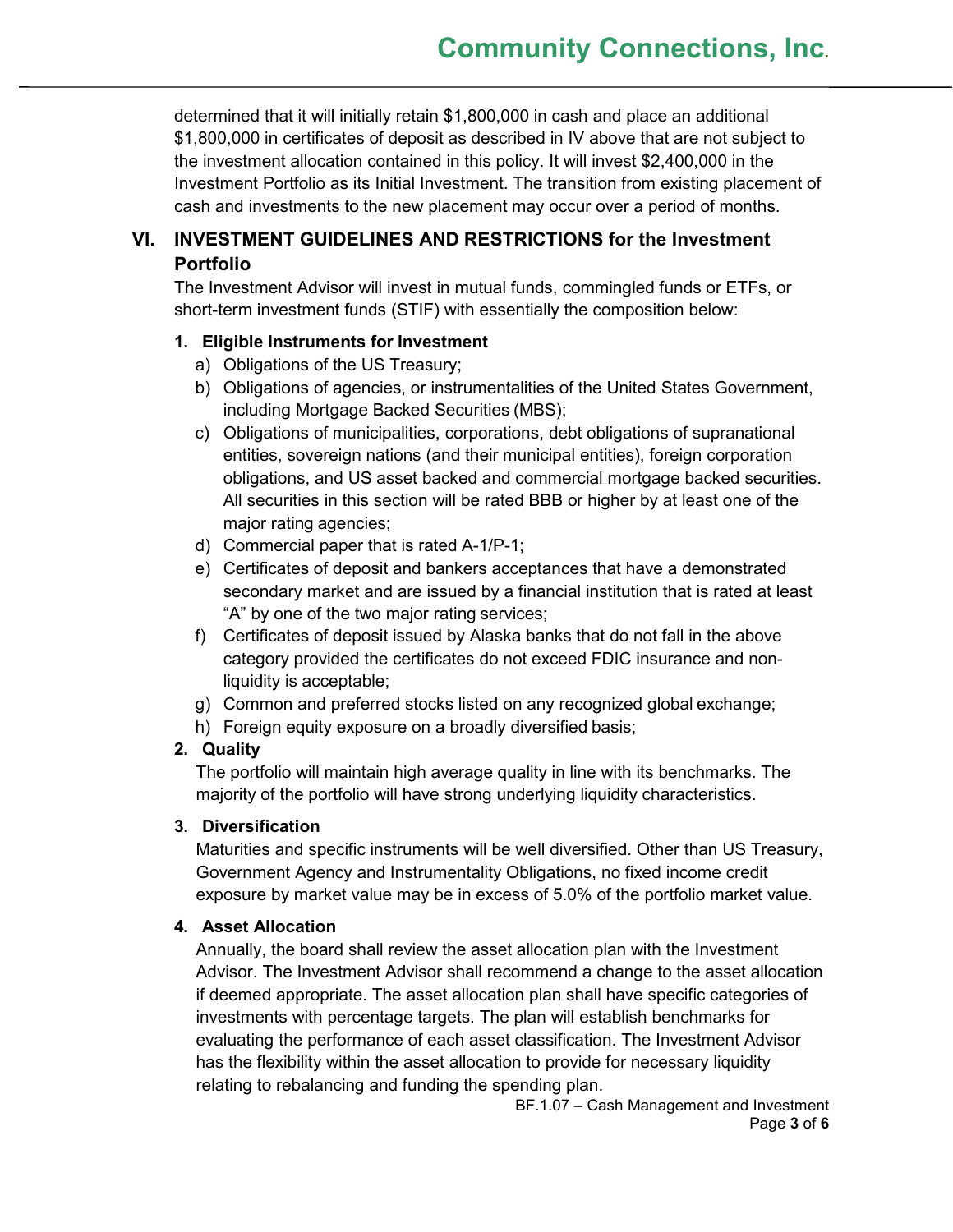# **5. Rebalancing**

It is expected that the actual asset allocation will vary from its target asset allocation as a result of the varying periodic returns earned on investments in different asset and sub-asset classes. The portfolio will be rebalanced to its target asset allocation under the following circumstances:

- a) Utilizing incoming cash flows (contributions) or outgoing money movements (disbursements) of the portfolio to realign the current weightings closer to the target weightings for the portfolio.
- b) The portfolio shall be reviewed quarterly to determine the deviation from target weightings. During each quarterly review, the following parameters will be applied:
	- 1) If any asset class (equity or fixed income) within the portfolio is  $+/-5$ percentage points from its target weighting, the portfolio will be rebalanced.
	- 2) If any individual fund within the portfolio has increased or decreased by greater than 20% of its target weighting, the fund may be rebalanced.
- c) The Investment Advisor may provide a rebalancing recommendation at any time.
- d) The Investment Advisor shall act within 10 working days to correct deviation from these ranges once identified.

# **VII. INVESTMENT ADVISOR DUTIES**

# **1. Fiduciary Capacity**

The Investment Advisor will act in a fiduciary capacity in providing investment services to CCI and shall manage and invest the assets in a conservative and prudent manner consistent with this investment policy.

# **2. Brokerage**

The Investment Advisor shall use its best efforts to obtain prompt execution of orders at the most favorable prices reasonably obtainable, considering commissions, financial strength of the broker, and other factors affecting the net economic benefit to CCI.

# **3. Voting Proxies**

The Investment Advisor will vote all proxies in the best interest of CCI.

# **4. Reporting to CCI**

The Investment Advisor will provide a comprehensive written report at least quarterly to CCI for review. The investment performance of the total CCI portfolio, as well as asset class components, will be measured against commonly accepted performance benchmarks. Consideration shall be given to the extent to which the investment results of each investment component are consistent with the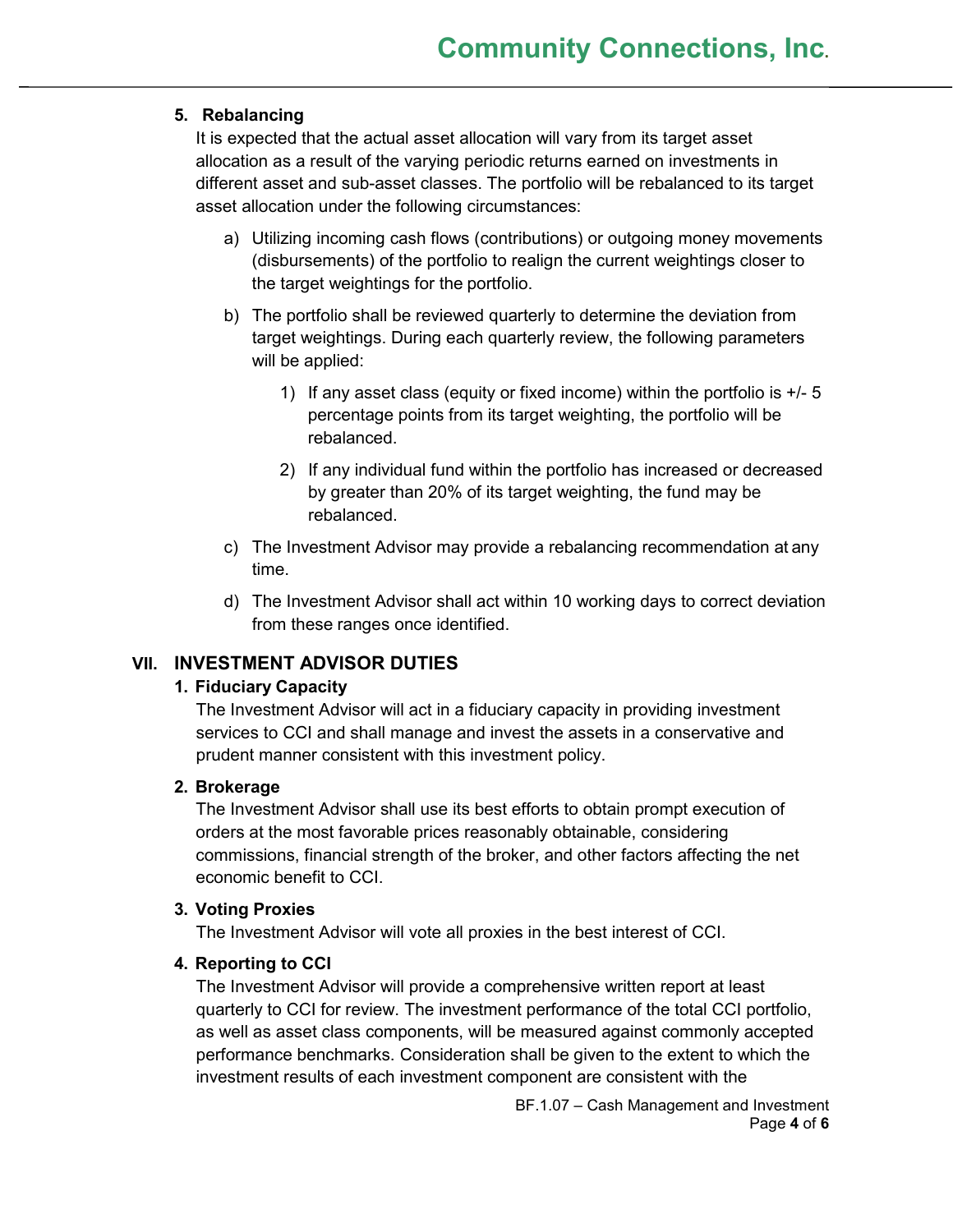investment objectives, goals, and guidelines as set forth in this statement. CCI intends to evaluate the portfolio annually, but reserves the right to terminate an asset class component at any time and for any reason, including the following:

- 1. Investment performance that is significantly less than anticipated given the discipline employed and the risk parameters established, or unacceptable justification of poor results;
- 2. Failure to adhere to any aspect of this investment policy, including communication and reporting requirements; or
- 3. Significant qualitative changes to the investment management organization.

# **VIII. INFLATION PROOFING**

The Board recognizes the diminution in the value of investments caused by inflation. Accordingly, it will adjust its Initial Investment for inflation to determine a Current Investment Portfolio Corpus. Annually, at the end of the fiscal year, an amount equal to the greater of two percent or the Consumer Price Index, Anchorage Average for the preceding calendar year will be added to the Initial Investment (in the first year) or previous year's Current Investment Portfolio Corpus and note the increase in its accounting records. Any excess or deficit in the Investment Portfolio measured against the Current Investment Portfolio Corpus will be recorded as Aggregate Portfolio Appreciation / (Depreciation).

# **IX. SPENDING PLAN AND LIQUIDITY**

The board anticipates spending from the earnings of the Investment Portfolio. Annually, at the beginning of the fiscal year, the board will set a spending target as measured against the value of the Current Investment Portfolio Corpus at the end of the preceding fiscal year. The Investment Advisor will provide for necessary liquidity to fund the spending plan on a quarterly basis.

Originally Drafted: 08/2007 Last Revision: 10/2018 Last Review:

| <b>Community Connections Personnel</b> |  |
|----------------------------------------|--|
| Policy                                 |  |
| Form                                   |  |
| Related Standards/Licensing/Grant      |  |
| Requirements                           |  |
| <b>Related Operational Procedure</b>   |  |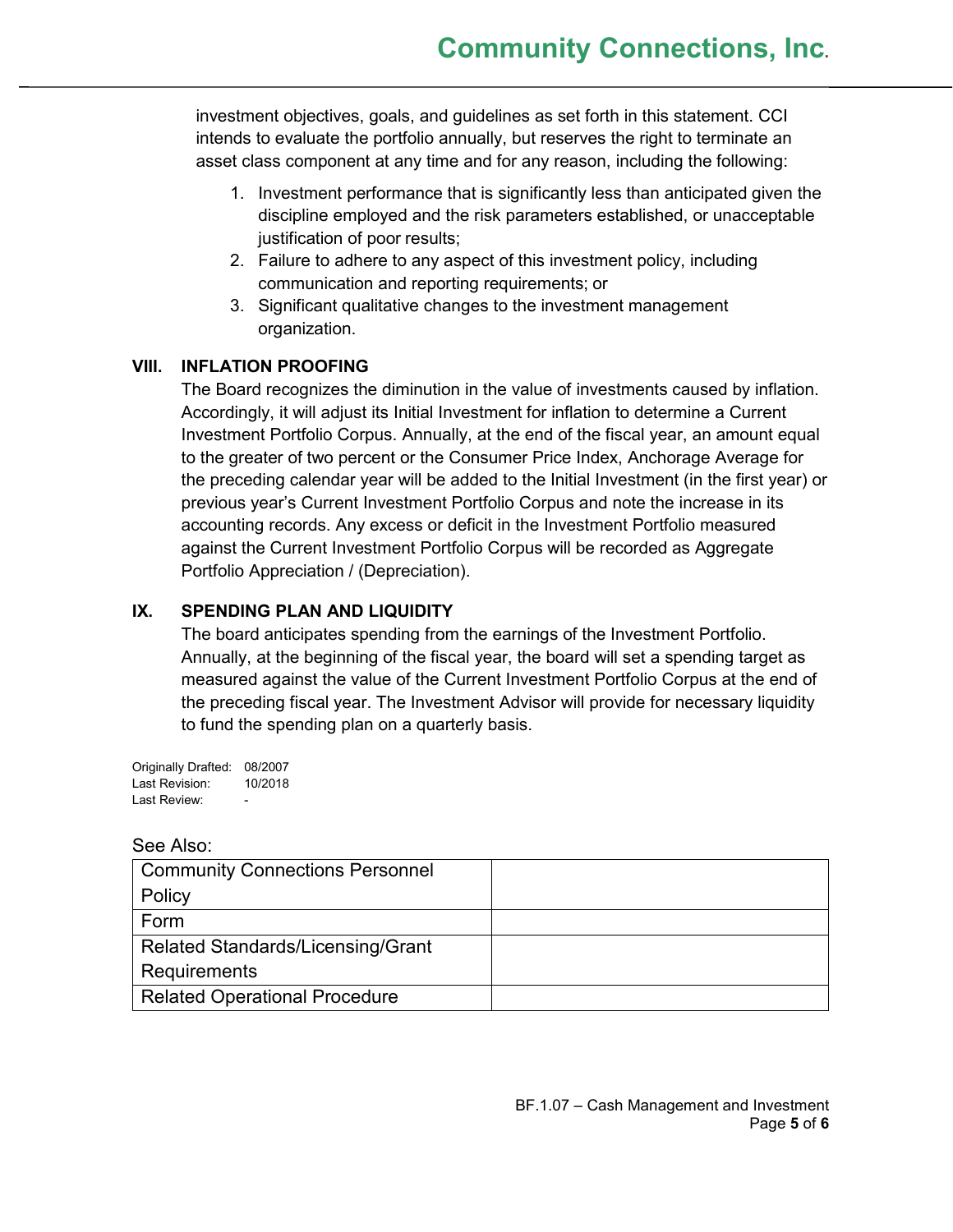# **Appendix A**

# **Asset Allocation Plan Revised July 2018**

# **Note: Following are targets for the Investment Portfolio as noted in the Policy**

| <b>Equities</b>   |                                               |           |
|-------------------|-----------------------------------------------|-----------|
|                   | U.S. Equity - Large Cap                       | 34%       |
|                   | U.S. Equity - Mid/Small Cap                   | 10%       |
|                   | Non-U.S. Developed Market Equities            | 12%       |
|                   | Non-U.S. Emerging Market Equities             | 4%        |
|                   | <b>Total Equities</b>                         | 60%       |
|                   | <b>Fixed Income</b>                           |           |
|                   | <b>Investment Grade Short Maturity</b>        | 8%        |
|                   | <b>Investment Grade Intermediate Maturity</b> | 14%       |
|                   | <b>Investment Grade Long Maturity</b>         | 8%        |
|                   | Non-Investment Grade (High-Yield)             | 5%        |
|                   | Cash - liquidity as needed                    | 0 to 5%   |
|                   | <b>Total Fixed Income</b>                     | 40%       |
|                   | <b>Expected 10-year rate of return</b>        | 5.5%      |
|                   | <b>Fiscal 2019 Spending Target</b>            | $0.0\%$ * |
| <b>Benchmarks</b> |                                               |           |
|                   | Standard & Poor's 500 Composite Index         |           |
|                   | <b>MSCI World Index</b>                       |           |
|                   | Bloomberg Barclay's U.S. Aggregate Index      |           |

\* The Board of Directors has elected to not spend from the earnings of the Investment Portfolio until it reaches \$3,500,000 in the total of Current Investment Portfolio Corpus plus Aggregate Portfolio Appreciation accounts.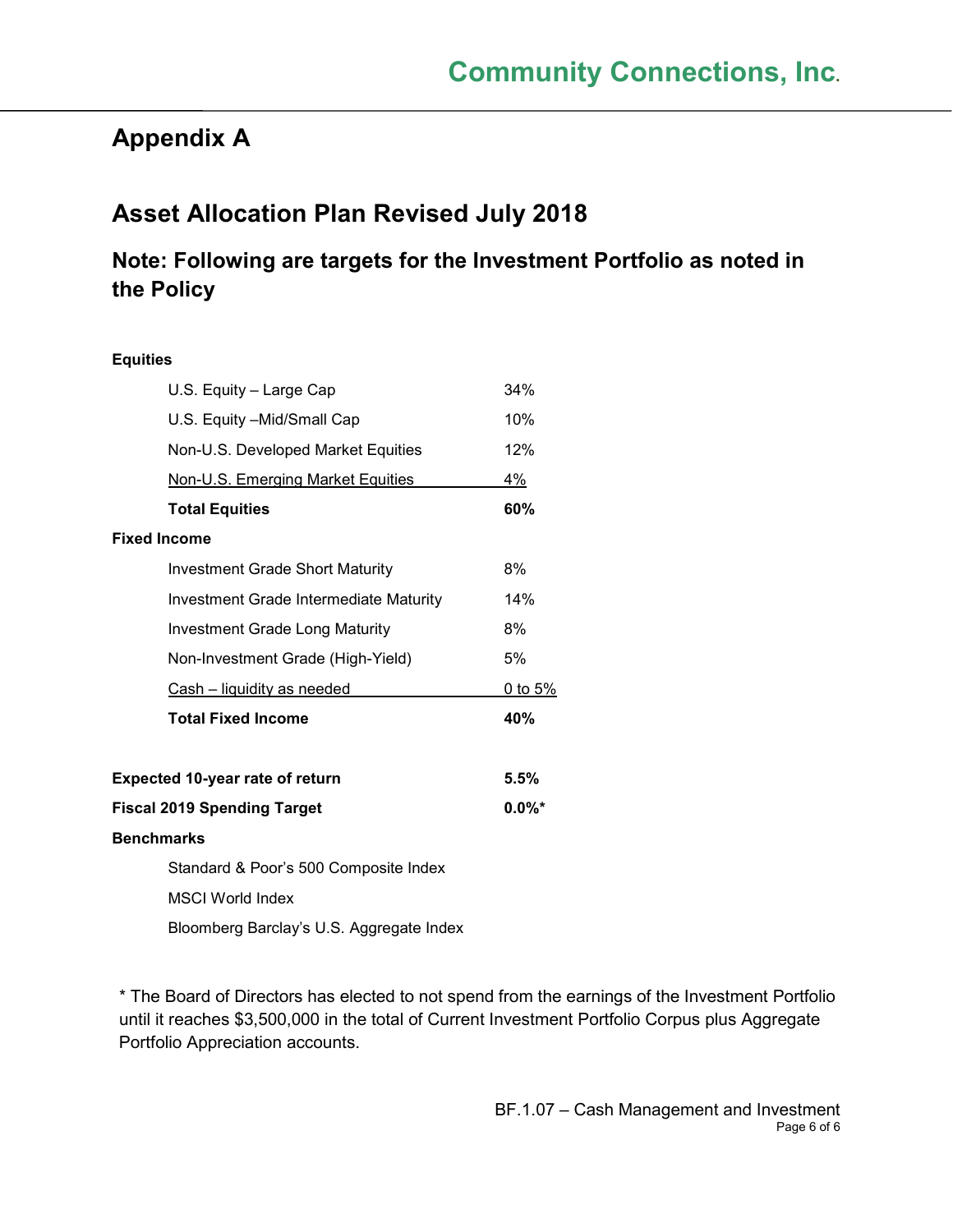| <b>SECTION</b> | <b>Fiscal Management</b>                                                                                        |
|----------------|-----------------------------------------------------------------------------------------------------------------|
| <b>SUBJECT</b> | BF.1.08 - Safeguarding of Check Stock                                                                           |
| <b>PURPOSE</b> | To prevent opportunities for fraud through tracking and limited access to check<br>stock                        |
| <b>SCOPE</b>   | All Community Connections employees                                                                             |
| <b>POLICY</b>  | Agency check stock will be numerically tracked and securely stored, with access<br>limited to authorized staff. |

Community Connections' check stock will be kept locked in file drawers or cabinets with access being limited to those who have check writing responsibilities.

Employees responsible for maintenance and security of check stock include Accounts Payable Coordinator and Payroll Coordinator. They will ensure checks are tracked with the number of the last check written reconciled to the first number in the series of new checks. This will occur every time checks are written.

All voided check stock will have the signature line cut out and filed for audit review.

Random audit checks and review of the accounting system check sequencing will routinely be conducted to ensure effective safeguards.

Originally Drafted: 08/2007 Last Revision: 03/2017 Last Review:

| <b>Community Connections Personnel Policy</b>  |  |
|------------------------------------------------|--|
| Form                                           |  |
| Related Standards/Licensing/Grant Requirements |  |
| <b>Related Operational Procedure</b>           |  |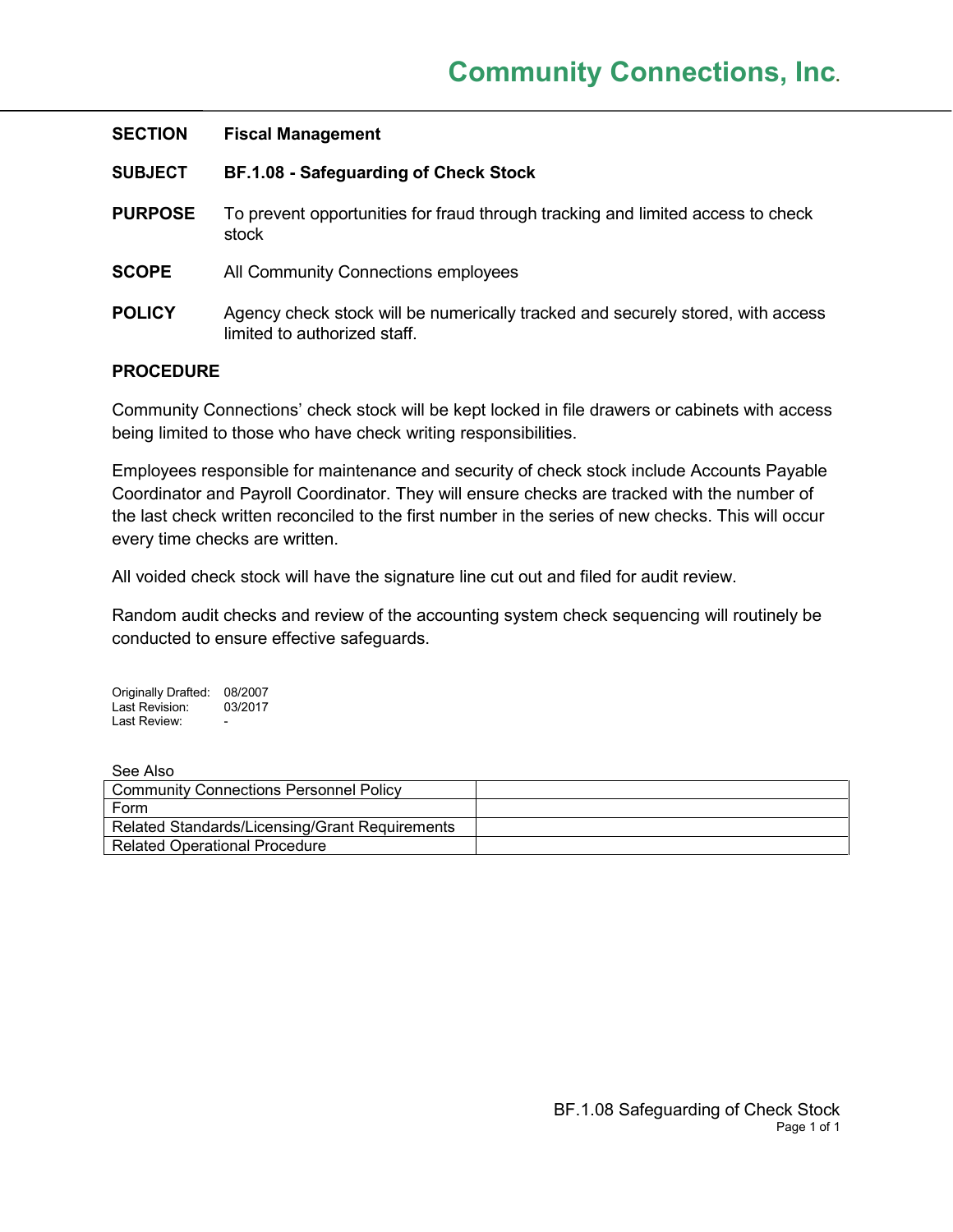| <b>SECTION</b> | <b>Fiscal Management</b>                                                                                                                                         |
|----------------|------------------------------------------------------------------------------------------------------------------------------------------------------------------|
| <b>SUBJECT</b> | <b>BF.1.09 - Financial Institution Account Review</b>                                                                                                            |
| <b>PURPOSE</b> | To provide guidance regarding review and reconciliation of cash accounts to<br>accounting system                                                                 |
| <b>SCOPE</b>   | Community Connections Board of Directors and finance employees                                                                                                   |
| <b>POLICY</b>  | Agency checking accounts will be reviewed on a regular schedule to ensure<br>adequate checks and balances accurately account for cash disbursed and<br>received. |

- Bank statements are opened and date stamped by the person receiving mail at the front desk.
- The statement is forwarded to the Executive Director for review.
- The Accounting Manager reconciles the bank statement to the check ledger, clearly noting any adjusting or suspended items in the reconciliation.
- The Deputy Director Ketchikan, Executive Director, and a Board Member review bank statements and reconciliation, noting their review on the face of the report.
- Checks that have not cleared within 6 months will be voided and reissued. After 12 months of non-clearing, the check will be voided and reissued to the State of Alaska to be held in trust as unclaimed property.

Originally Drafted: 08/2007 Last Revision: 08/2014 Last Review:

| <b>Community Connections Personnel Policy</b> |  |
|-----------------------------------------------|--|
| Form                                          |  |
| Related Standards/Licensing/Grant             |  |
| Requirements                                  |  |
| <b>Related Operational Procedure</b>          |  |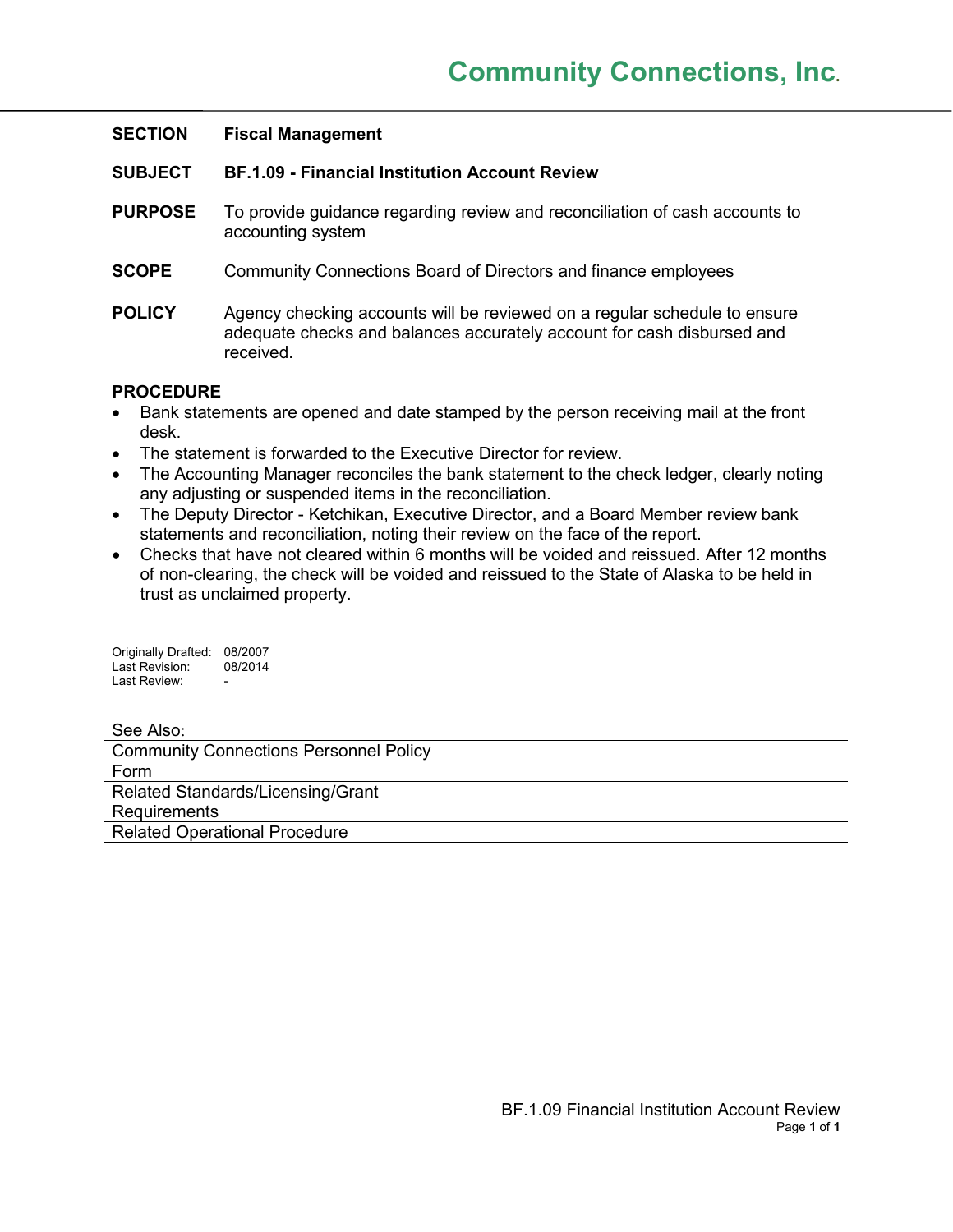| <b>SECTION</b> | <b>Fiscal Management</b>                                                                                                                      |
|----------------|-----------------------------------------------------------------------------------------------------------------------------------------------|
| <b>SUBJECT</b> | <b>BF.1.10 - Fixed Asset Inventory</b>                                                                                                        |
| <b>PURPOSE</b> | To ensure the agency safeguards assets                                                                                                        |
| <b>SCOPE</b>   | All Community Connections employees                                                                                                           |
| <b>POLICY</b>  | Community Connections maintains a fixed asset inventory listing that documents<br>non-consumable assets and their location within the agency. |

A data record is maintained of all equipment, fixtures, furnishings, and facilities owned by the agency.

This inventory record will include as a minimum the following information relative to each inventory item as applicable: Item Number; Asset Type Code; Asset Description; Title Holder; Serial Number; Acquisition Date; Tag Number (vehicles); location of asset.

For Assets with a useful life greater than 1 year and an acquisition cost \$5,000 or greater, the Accounting Manager will maintain a depreciation schedule that will accurately track the following: Service Life; Acquisition Cost; Fund Sources; Depreciation Type; Accumulated Depreciation and Current Year Depreciation.

Identification decals bearing an item number corresponding to the master inventory will be affixed to the asset as appropriate.

The master inventory will be audited at least every other year.

All asset dispositions will be handled through the Admin Team.

Originally Drafted: 08/2007<br>Last Revision: 08/2014 Last Revision: Last Review:

| <b>Community Connections Personnel Policy</b> |  |
|-----------------------------------------------|--|
| Form                                          |  |
| Related Standards/Licensing/Grant             |  |
| <b>Requirements</b>                           |  |
| <b>Related Operational Procedure</b>          |  |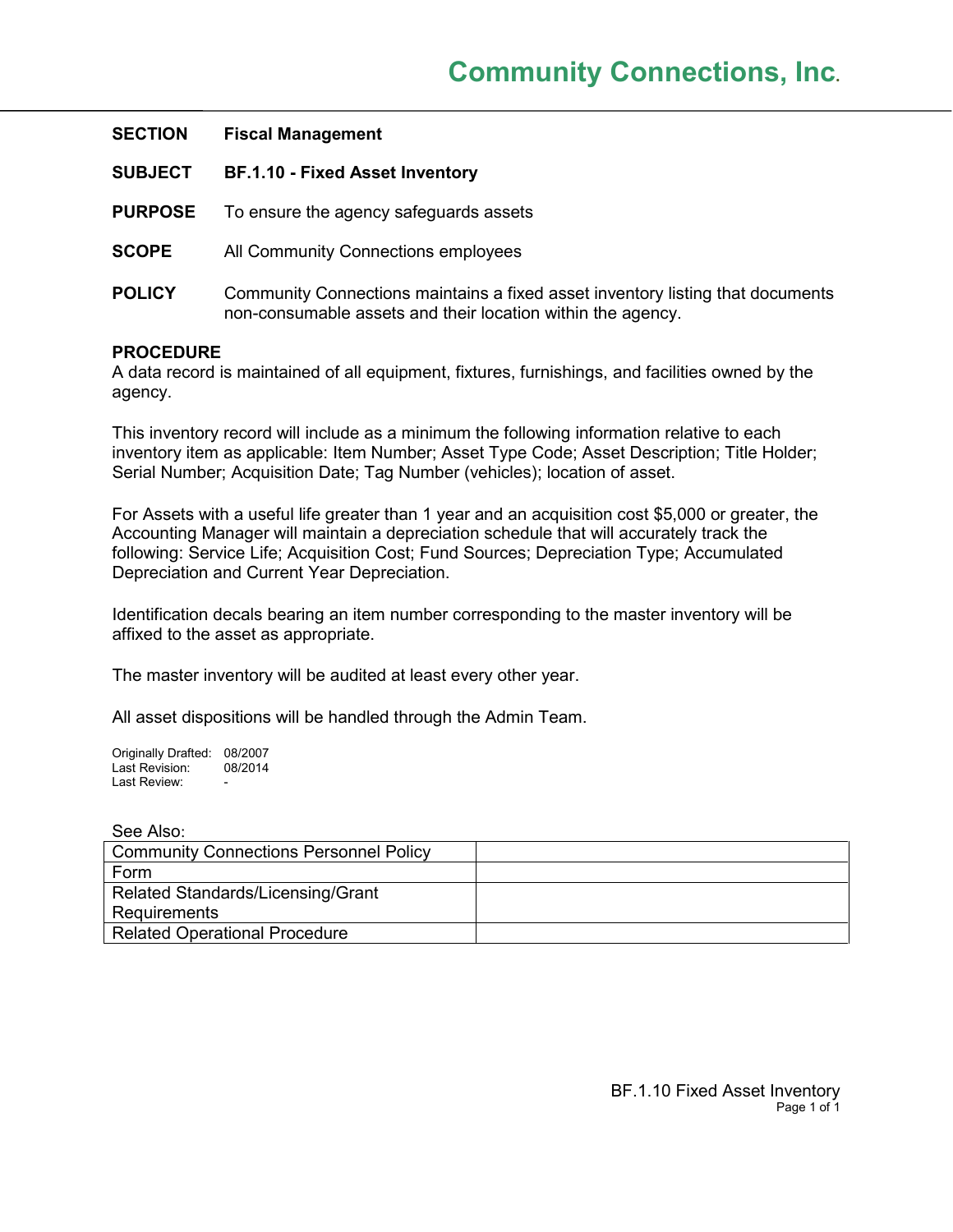| <b>SECTION</b> | <b>Fiscal Management</b>                                                         |
|----------------|----------------------------------------------------------------------------------|
| <b>SUBJECT</b> | <b>BF.1.11 - Agency Credit Cards</b>                                             |
| <b>PURPOSE</b> | To provide guidance regarding access to and management of agency credit<br>cards |
| <b>SCOPE</b>   | All Community Connections employees                                              |
| <b>POLICY</b>  | Community Connections maintains agency credit cards to streamline purchasing.    |

Agency credit cards are maintained at each main office, in the name of the top director at that office. These cards are kept secure in a locked file cabinet with access only to employees authorized to make purchases according to the agency purchasing guidelines. The credit cards will not leave agency premises unless authorized by the Executive Director.

Only the Executive Director or their designee may change card information, such as address, purchasing limits and administrative information.

Following are details for currently maintained credit cards at Bank of America

- To report a lost/stolen card, call 800-538-8788 at the earliest time after discovery of a missing card.
- When an incorrect or a questionable purchase or transaction appears on a statement, the accounts payable coordinator must immediately seek to resolve the problem with the vendor. If no resolution can be reached, a Credit Card Dispute form should be completed and faxed to Bank of America, 800-253-5846.
- Statements will be printed from the Internet and reviewed within a week of the statement-closing period. Records are to be retained for seven years after fiscal yearend in the business office or in archives.

The Accounting Manager or their designee will reconcile statements to purchase log and receipts monthly. A purchase log is maintained tracking dates of authorized purchases, vendor, cost, shipping expense and total that has been charged to specific programs.

Originally Drafted: 08/2007 Last Reviewed: 08/2014 Last Review:

| <b>Community Connections Personnel Policy</b> |  |
|-----------------------------------------------|--|
| Form                                          |  |
| Related Standards/Licensing/Grant             |  |
| Requirements                                  |  |
| <b>Related Operational Procedure</b>          |  |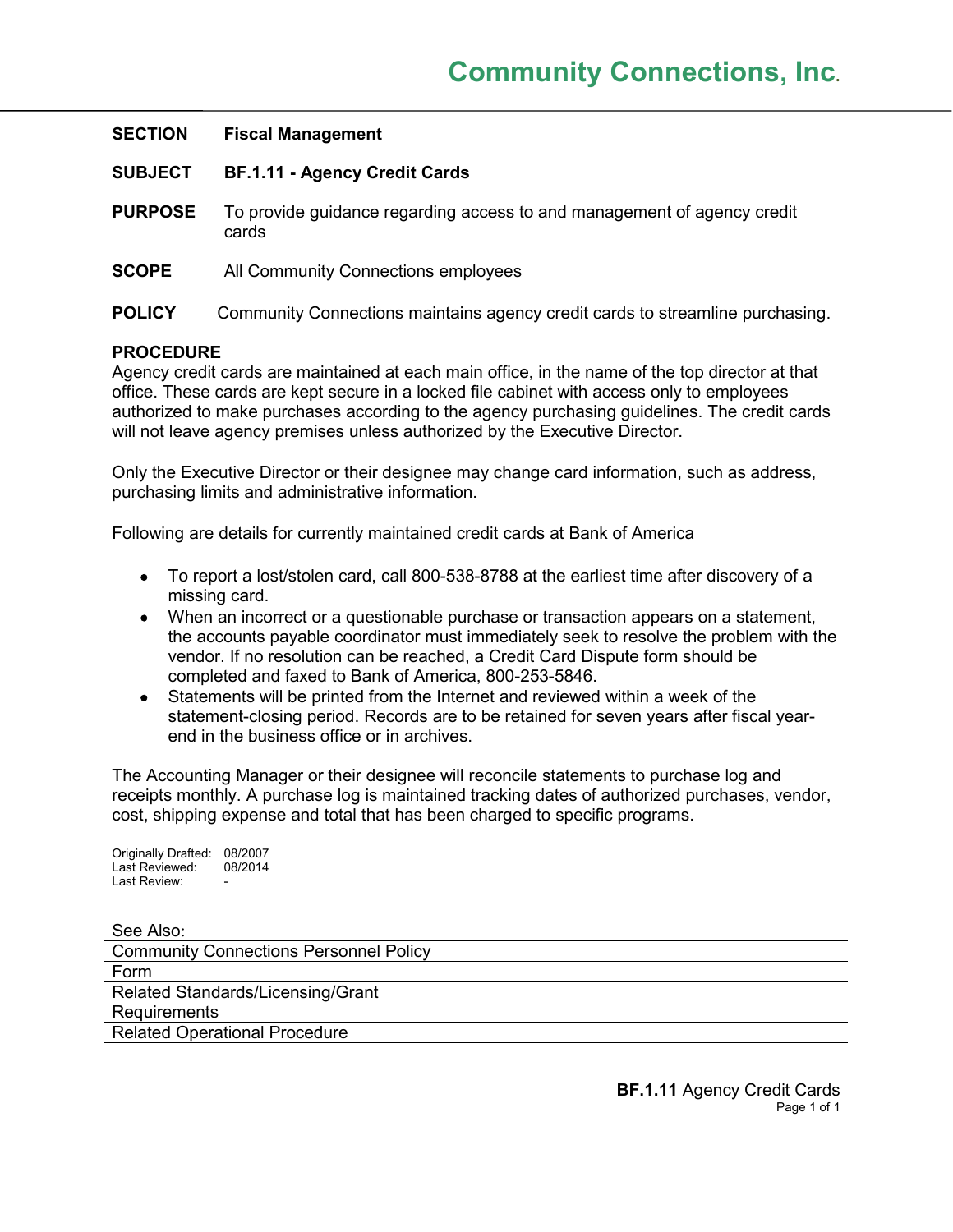| <b>SECTION</b> | <b>Fiscal Management</b>                                                                                                     |
|----------------|------------------------------------------------------------------------------------------------------------------------------|
| <b>SUBJECT</b> | <b>BF.1.12 - Cash Receipts</b>                                                                                               |
| <b>PURPOSE</b> | To ensure the agency's cash receipts are properly accounted, safeguarded,<br>deposited, and reported in a timely manner      |
| <b>SCOPE</b>   | All Community Connections employees                                                                                          |
| <b>POLICY</b>  | Community Connections maintains separation of duties to ensure the safe-<br>guarding and timely depositing of cash receipts. |

All checks are received, stamped, and logged by the front desk employees, whether received by mail or in-person. All cash is received by the front desk employees. The front desk employee issues a receipt to the giver and keeps the duplicate copy of that receipt in the receipt book.

All checks go to the Executive Director who, after review, will forward them to the Accounting Manager. All cash goes directly to the Accounting Manager in Ketchikan and the Office Services Coordinator in Craig. Those individuals or their designee is responsible for depositing the cash into our bank. The Accounting Manager or their designee posts receipts to the appropriate Account Receivable or General Ledger Account in the accounting system.

Deposits are typically made at least weekly with a deposit made on the last business day of each month.

The Deputy Director - Ketchikan reconciles the check log and cash receipt copies to deposits made.

Originally Drafted: 08/2007 Last Revision: 08/2014 Last Review:

| <b>Community Connections Personnel Policy</b> |  |
|-----------------------------------------------|--|
| Form                                          |  |
| Related Standards/Licensing/Grant             |  |
| <b>Requirements</b>                           |  |
| <b>Related Operational Procedure</b>          |  |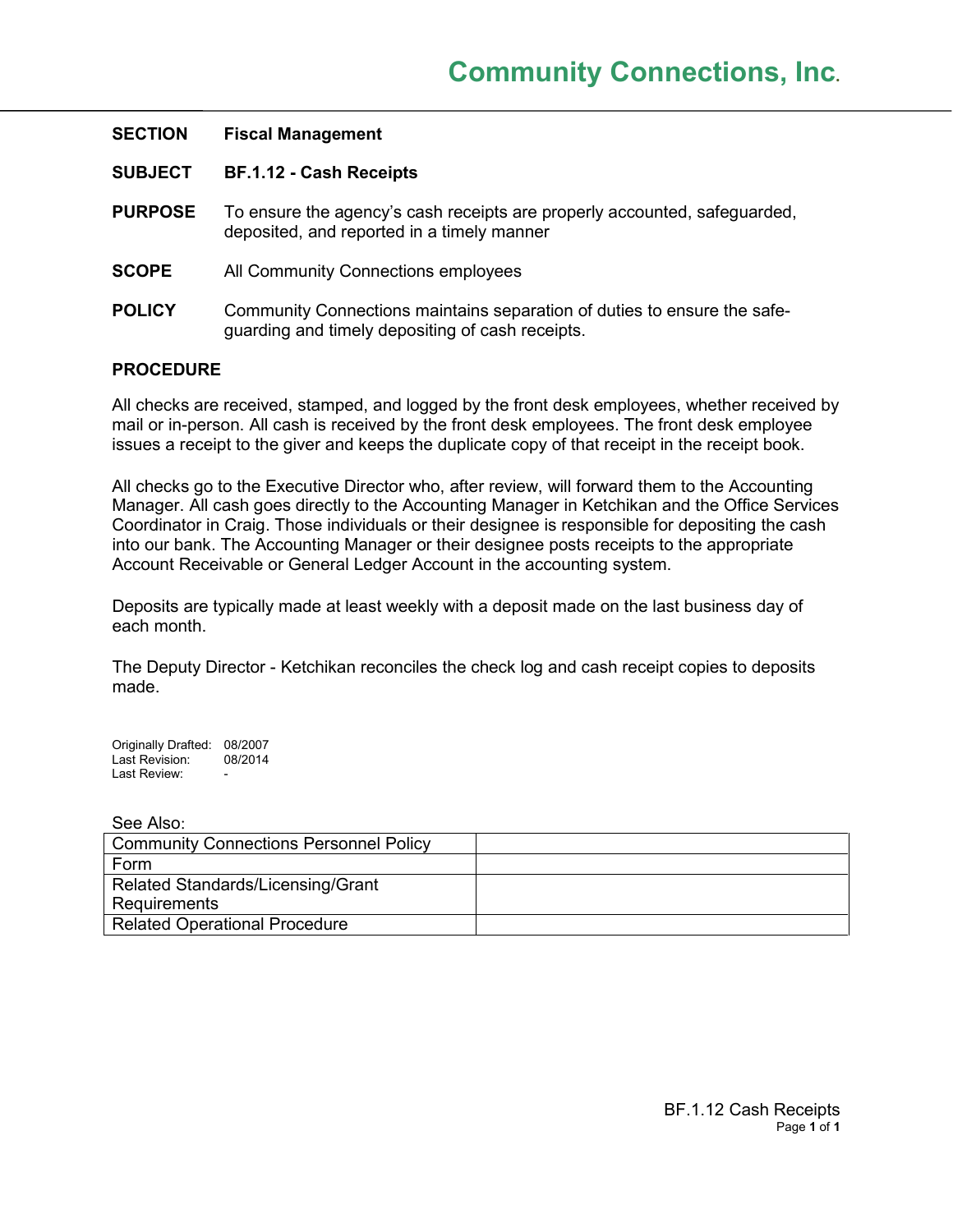| <b>SECTION</b> | <b>Fiscal Management</b>                                                                                                                                                                      |
|----------------|-----------------------------------------------------------------------------------------------------------------------------------------------------------------------------------------------|
| <b>SUBJECT</b> | BF.1.13 - Petty Cash                                                                                                                                                                          |
| <b>PURPOSE</b> | To provide guidance regarding access to and management of petty cash                                                                                                                          |
| <b>SCOPE</b>   | Community Connections employees authorized to maintain a petty cash account                                                                                                                   |
| <b>POLICY</b>  | Community Connections establishes and utilizes petty cash accounts for certain<br>types of business related needs. These funds are assigned to individual<br>employees and regularly audited. |
|                |                                                                                                                                                                                               |

Petty cash accounts will not exceed \$300. The Deputy Director - Ketchikan authorizes petty cash accounts based upon the business related needs of the agency. All petty cash account requests initiate through the Program Director. When the business related need is not efficiently or effectively able to be met in another way, the Deputy Director - Ketchikan will authorize the account. The Deputy Director - Ketchikan appoints a custodian to the account and ensures appropriate guidelines are in place to securely and accurately account for the fund.

Custodians of petty cash accounts are required to ensure the accounts stay in balance at all times. The accounts are regularly audited by a non-custodian on a regular basis.

The Deputy Director - Ketchikan or designated petty cash custodian must adhere to the following procedures for reimbursement:

- 1. Collect and organize the receipts by date.
- 2. Total the expenditures reflecting the total dollar amount spent.
- 3. Indicate the program or operating activity to which the expenses should be charged (i.e. program supplies, food, postage, etc.).
- 4. Complete reports of the activity of the petty cash fund, including the replenishment amount needed. The total cash requested plus the total cash on hand must equal the original account balance.
- 5. Petty cash funds may be reimbursed as necessary during the month. If petty cash usage is infrequent, reimbursement should be requested at least once every two months, unless no monies were used during the period.
- 6. Checks for reimbursement will be made payable to Petty Cash and the name of the person responsible for the fund.

Petty cash accounts are to be used for emergencies and purchases of small value items. A credit card or purchase order is to be used for larger transactions.

Originally Drafted: 08/2007<br>Last Revision: 08/2014 Last Revision: Last Review:

| <b>Community Connections Personnel Policy</b>  |  |
|------------------------------------------------|--|
| Form                                           |  |
| Related Standards/Licensing/Grant Requirements |  |
| <b>Related Operational Procedure</b>           |  |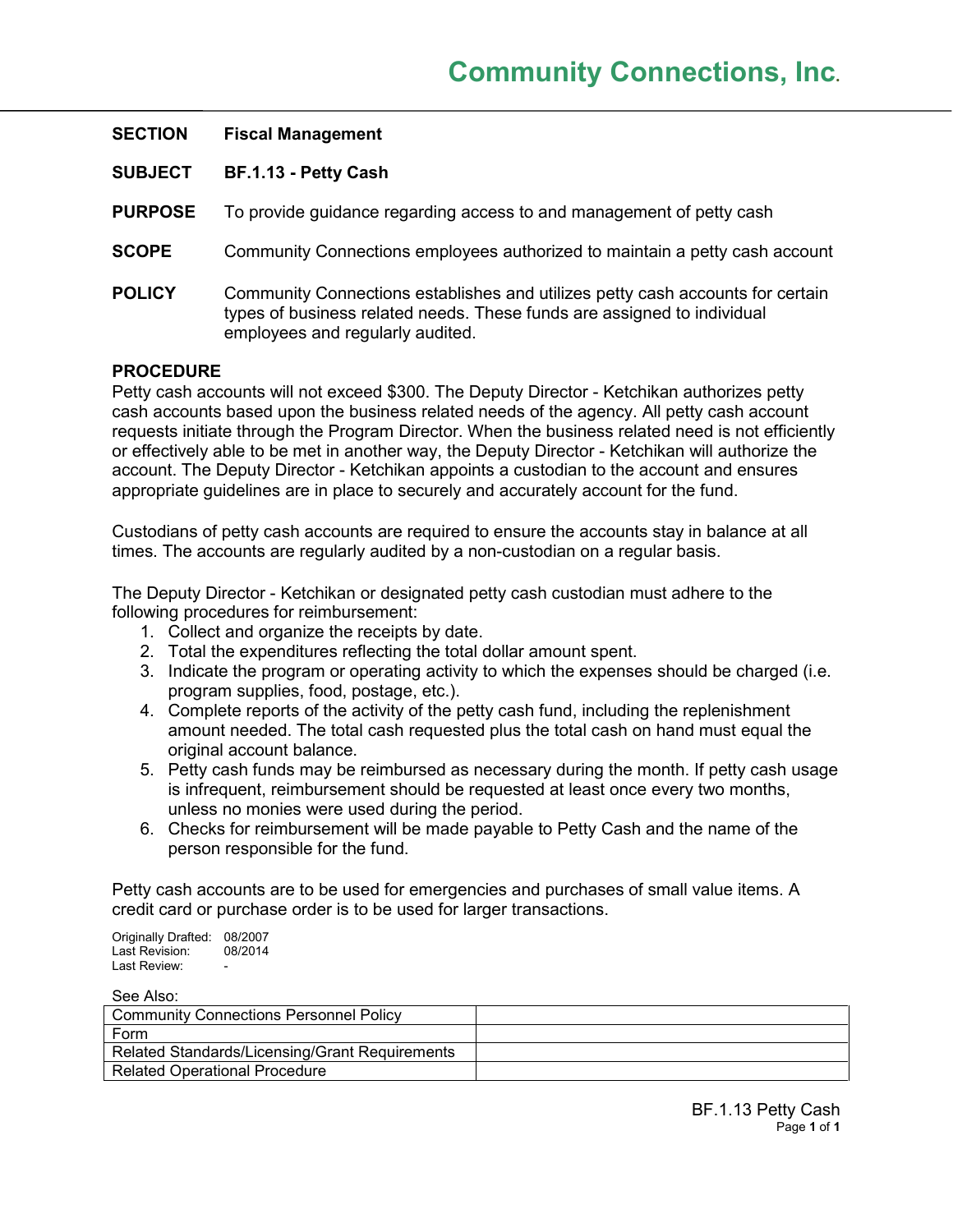# **SECTION Board Organization**

- **SUBJECT BO.1.01 - Board Authority**
- **PURPOSE** To define the authority of the Community Connections Board of Directors
- **SCOPE** Applies to the entire agency.
- **POLICY** The Board of Directors shall approve policy and govern the business, property and affairs of the Corporation according to the organization's Bylaws, Articles of Incorporation and Policies. The Board will hire and supervise an Executive Director to directly oversee all agency programs, activities and staff.

| <b>Originally Drafted</b> | 08/2014 |
|---------------------------|---------|
| Last Revision:            | ΝA      |
| Last Review:              | 09/2020 |

| <b>Community Connections Personnel Policy</b>  |            |
|------------------------------------------------|------------|
| Form                                           |            |
| Related Standards/Licensing/Grant Requirements | CARF 1.B.3 |
| <b>Related Operational Procedure</b>           |            |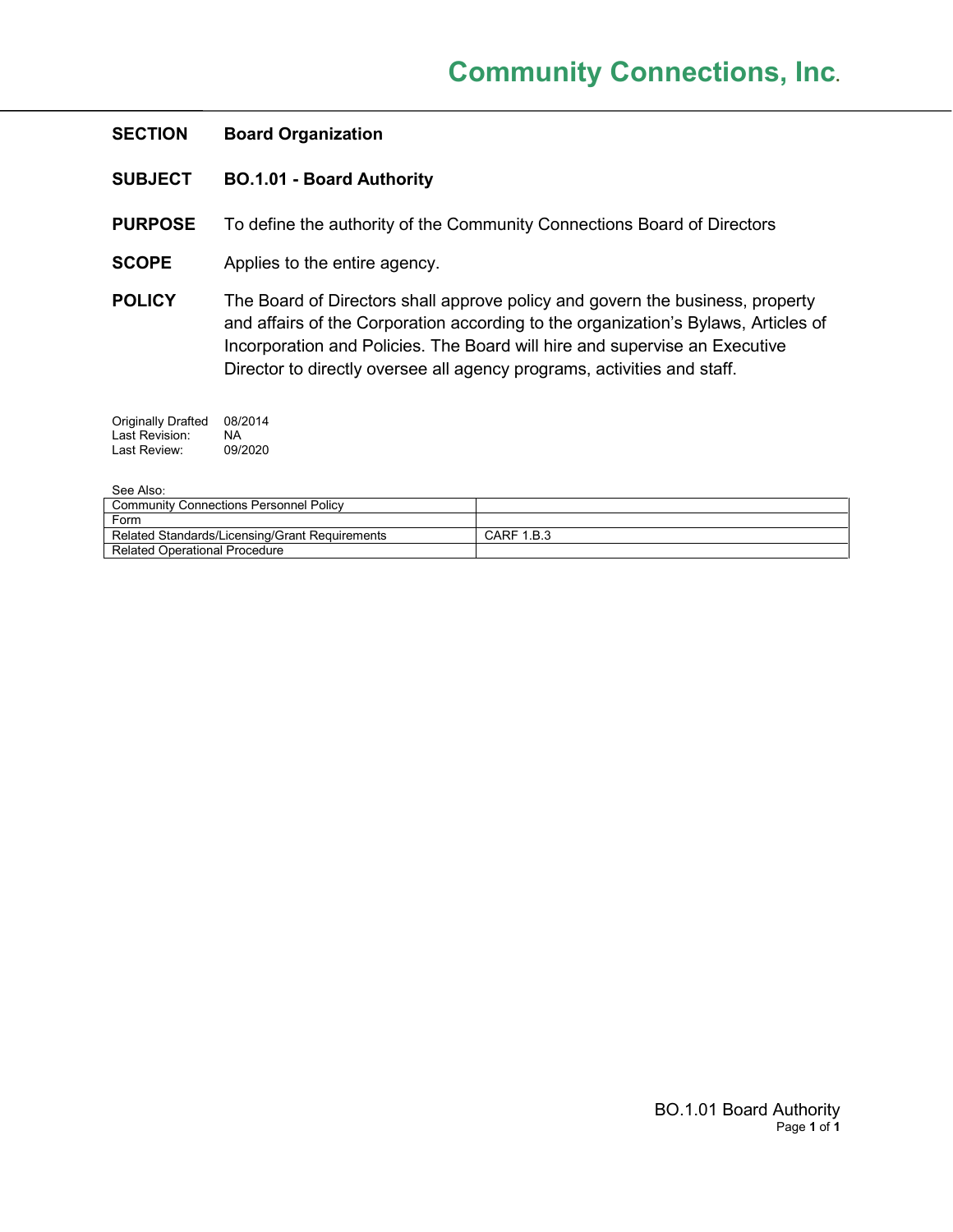| <b>SECTION</b> | <b>Board Organization</b>                                                                                                                                                                                                    |
|----------------|------------------------------------------------------------------------------------------------------------------------------------------------------------------------------------------------------------------------------|
| <b>SUBJECT</b> | <b>BO.1.02 - Board Orientation</b>                                                                                                                                                                                           |
| <b>PURPOSE</b> | To provide new Board members with a full understanding of the services and<br>diversity of the customers we serve so they can make governing decision that<br>represent the mission and core values of Community Connections |
| <b>SCOPE</b>   | <b>Community Connections Board of Directors</b>                                                                                                                                                                              |
| <b>POLICY</b>  | All new Board members will participate in a standardized orientation process.                                                                                                                                                |

Orientation of new Board members shall be designed to familiarize new members with the history, purpose, goals, mission, core values, and all of the services provided by the organization. Orientation should occur as soon as possible. Following are the standard orientation meetings to be scheduled:

- Executive Director
- One or more of the Board members
- A representative from each program

Board president will identify a potential board mentee and offer a six month mentorship for every new Board member.

| Originally Drafted: | 01/2010 |
|---------------------|---------|
| Last Revision:      | 09/2020 |
| Last Review:        | 09/2020 |

| OUU AIJU.                                      |            |
|------------------------------------------------|------------|
| <b>Community Connections Personnel Policy</b>  |            |
| Form                                           |            |
| Related Standards/Licensing/Grant Requirements | CARF 1.B.2 |
| <b>Related Operational Procedure</b>           |            |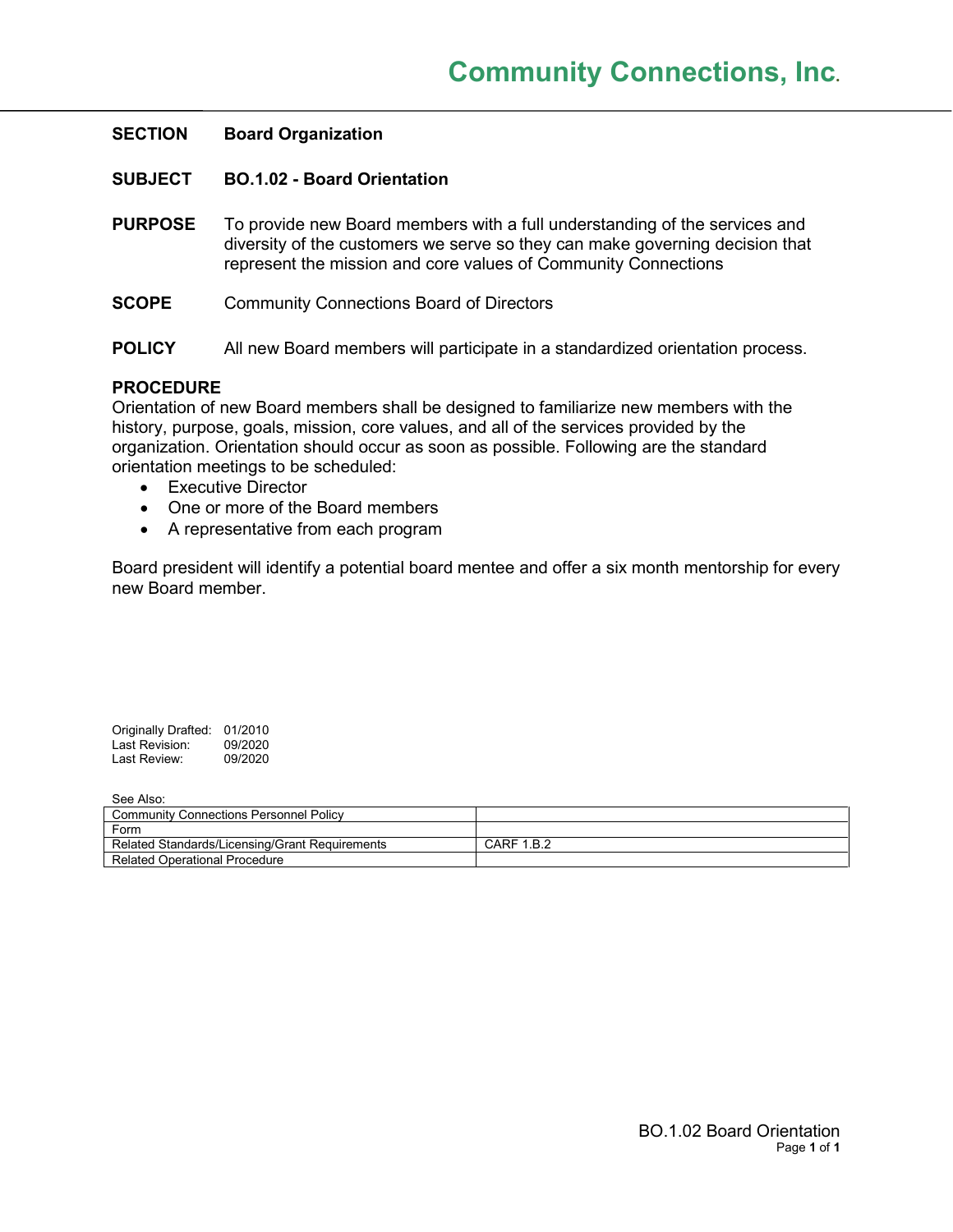| <b>SECTION</b> | <b>Board Organization</b>                                                                                              |
|----------------|------------------------------------------------------------------------------------------------------------------------|
| <b>SUBJECT</b> | <b>BO.1.03 - Board of Directors Board Meetings</b>                                                                     |
| <b>PURPOSE</b> | To ensure Board members have a venue to make informed decisions                                                        |
| <b>SCOPE</b>   | <b>Community Connections Board of Directors</b>                                                                        |
| <b>POLICY</b>  | Community Connections Board of Directors will meet regularly to make<br>governing decisions for Community Connections. |

Regular Meeting. The Board of Directors shall meet monthly, at least ten times a year, at a place, date and time to be determined by the Board at the prior board meeting. Notice and proposed agenda shall be sent at least five days before each meeting.

The Executive Director and the President should draft agenda prior to the meeting, and packets be e-mailed out to Board members 5 days ahead when possible.

The regular meetings will be from 5:30 – 7:30 p.m.**,** unless extended by unanimous vote**,** and will use the following agenda format: Call to order; Community comments/questions; Reports and financials; Reports, Old business; New business; Executive Session; Adjournment.

The Rural Community Representative shall attend meetings as often as possible by personal appearance or otherwise participate by telecommunications. Personal appearances are strongly recommended at the Annual Business Meeting and the Board Retreat Day.

The Executive Director shall invite program representatives to give program updates upon request or at least one time per year.

All meetings shall be announced through local media.

Annual Business Meeting. The Annual Business Meeting of the Corporation shall be held annually at a place, date and time to be determined by the Board. Notice and proposed agenda shall be sent to the Board members at least 5 days before the meeting. The following will occur during each annual business meeting:

- Election of Officers
- Review of Bylaws
- Sign Confidentiality Agreement
- Sign Board Pledge
- Start Board Self Evaluation Process as appropriate

Special Meetings. Special meetings may be called at any time by any two Board members or by the Board President. Special Meeting Notice and proposed agenda shall be sent to the Board members before each meeting. Special meetings may also be conducted via email communication or teleconference with a majority of the board members consenting.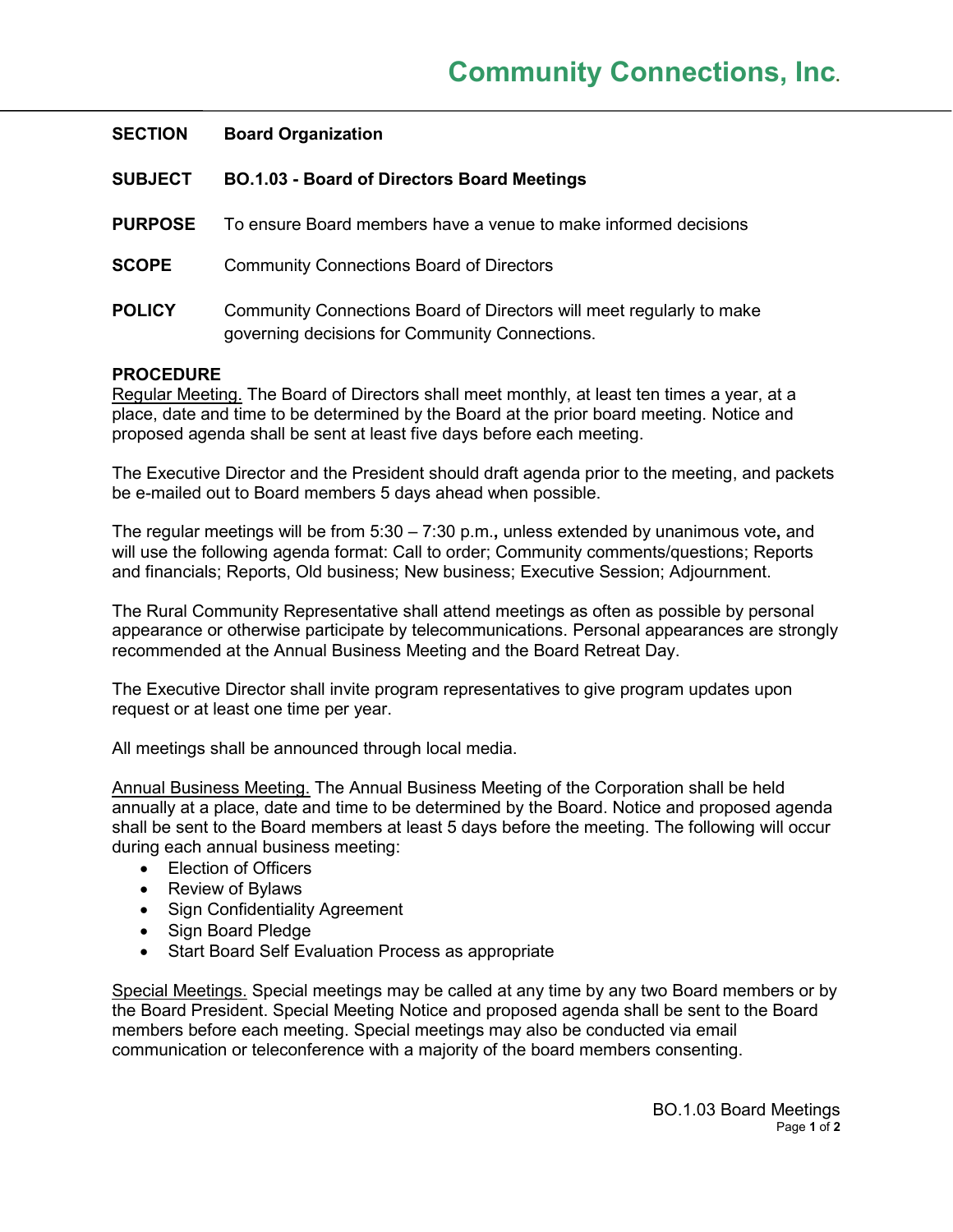Quorum. A majority of the Board of Directors shall constitute a quorum at any meeting. This may include in-person, tele-video or teleconferencing participation.

Minutes. A record shall be made and maintained of all Board of Directors meetings. Copies of the record of Board meetings will be distributed to the members of the Board and filed in corporate records.

Originally Drafted: 01/2010<br>Last Revision: 08/2014 Last Revision: 08/2014<br>Last Review: 09/2020 Last Review:

| --------------                                 |  |
|------------------------------------------------|--|
| <b>Community Connections Personnel Policy</b>  |  |
| Form                                           |  |
| Related Standards/Licensing/Grant Requirements |  |
| Related Operational Procedure                  |  |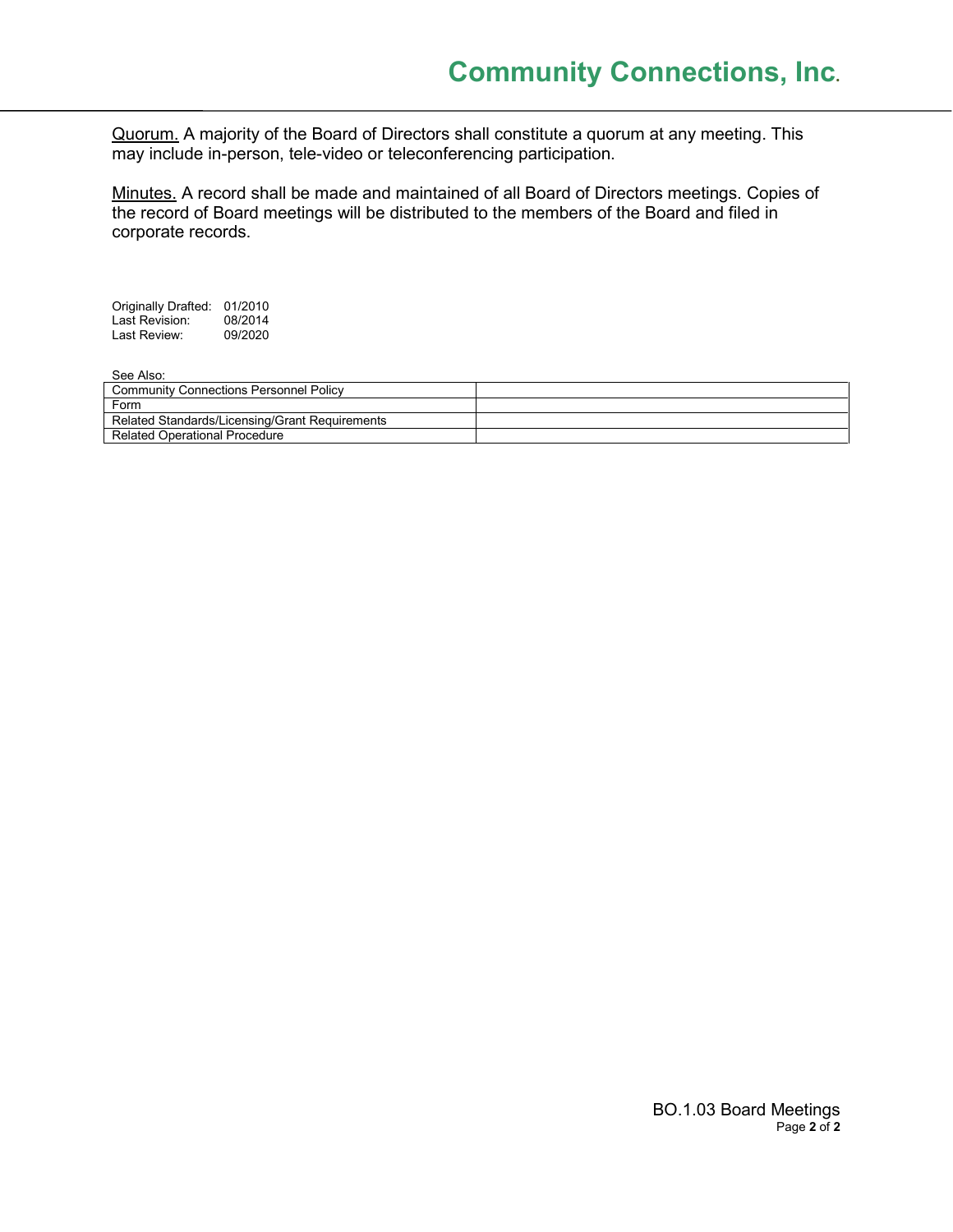| <b>SECTION</b> | <b>Board Organization</b>                                                                                                                                                                                                                                         |
|----------------|-------------------------------------------------------------------------------------------------------------------------------------------------------------------------------------------------------------------------------------------------------------------|
| <b>SUBJECT</b> | <b>BO.1.04 - Annual Review of Agency Policies</b>                                                                                                                                                                                                                 |
| <b>PURPOSE</b> | To ensure all agency policies and procedures stay relevant to agency business                                                                                                                                                                                     |
| <b>SCOPE</b>   | Community Connections Board of Directors, Executive Director and senior<br>management team                                                                                                                                                                        |
| <b>POLICY</b>  | There will be an annual review of all policies and procedures. Policy changes will<br>be approved by the Board of Directors. Procedural changes will be approved by<br>the Executive Director. In all instances all employees will be notified of the<br>changes. |

Community Connections maintains several different policy and procedure manuals. These manuals are reviewed annually. All recommended policy changes will be approved by the Board of Directors. All recommended procedural changes will be approved by the Executive Director. As changes occur, employees are notified and trained appropriately. Additionally, employees are oriented at initial hire and annually thereafter.

It is the responsibility of the Executive Director or designee to draft new policy for board approval. New or revised policies may be added at any time once approved.

Program Specific Manuals: Each major Community Connections program has its own operational procedures manual. These operational procedure manuals are reviewed and approved by the respective program representative and Executive Director. New and revised procedures may be added at any time upon approval by the Executive Director.

Originally Drafted: 08/2014 Last Revision: 09/2020<br>Last Review: 09/2020 Last Review:

| --------------                                 |            |
|------------------------------------------------|------------|
| <b>Community Connections Personnel Policy</b>  |            |
| Form                                           |            |
| Related Standards/Licensing/Grant Requirements | CARF 1.B.7 |
| <b>Related Operational Procedure</b>           |            |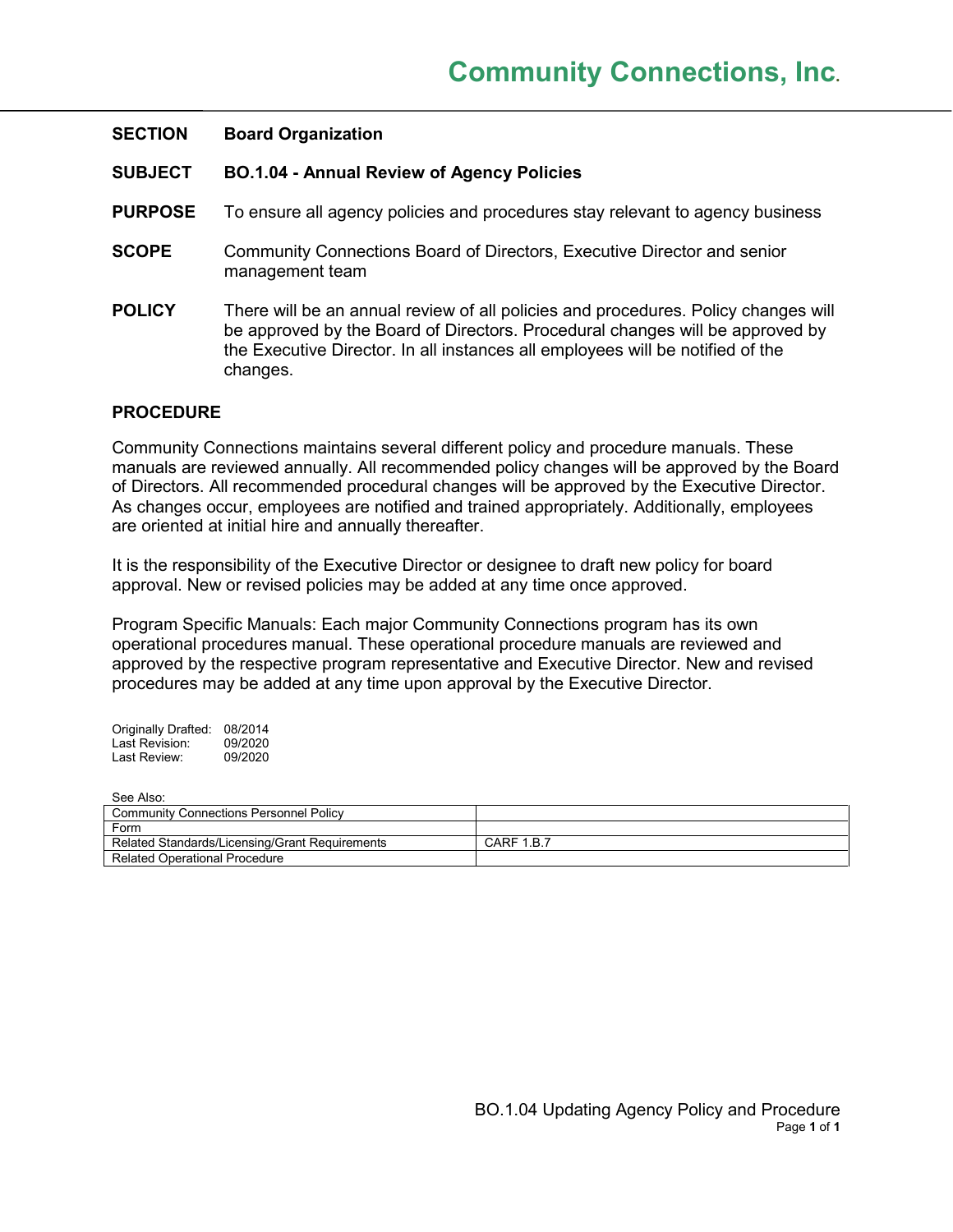| <b>SECTION</b> | <b>Board Organization</b>                                                                                  |
|----------------|------------------------------------------------------------------------------------------------------------|
| <b>SUBJECT</b> | <b>BO.1.05 - Strategic Planning</b>                                                                        |
| <b>PURPOSE</b> | To provide a general guideline for future resource allocation, direction and<br>organization vibrancy      |
| <b>SCOPE</b>   | <b>Community Connections Board of Directors</b>                                                            |
| <b>POLICY</b>  | Community Connections will have a long term strategic plan that will be regularly<br>reviewed and updated. |

Ongoing Strategic Planning is an important part of agency health and stability. Strategic planning provides one mechanism for the agency to remain in accordance to its mission and core values as well as responsive to the needs of its customers and the community.

Community Connections (CC) will make every effort to engage in a comprehensive update of its Strategic Plan on an annual basis, or more often as necessary. Attendees of the strategic planning sessions will typically include some configuration of board members and senior management team and/or designees.

Effective strategic planning includes making sure that a broad array of relevant information, data, and input is included in the planning process. CC Board and senior management will make every effort to include the following information/data when determining its strategic priorities:

- Surveys of people served;
- Expectations of other stakeholders including local and state agencies, community members, previous customers, etc.
- Programs and services offered by other human service agencies in the area;
- Financial opportunities and threats;
- Identified unmet needs in the local community as well as regionally and state-wide;
- Changing demographics of the service area;
- Perceptions of the agency by individual and organizational stakeholders;
- Licensing and regulatory issues;
- Legislative priorities and opportunities.

The strategic plan may take a variety of formats, but should always be based on sound fiscal principals, include specific prioritized goals, be available to the general public and specific stakeholders as requested, and be updated on a regular basis so that it maintains its relevance.

Updates will be given to the Board of Directors at a minimum twice a year.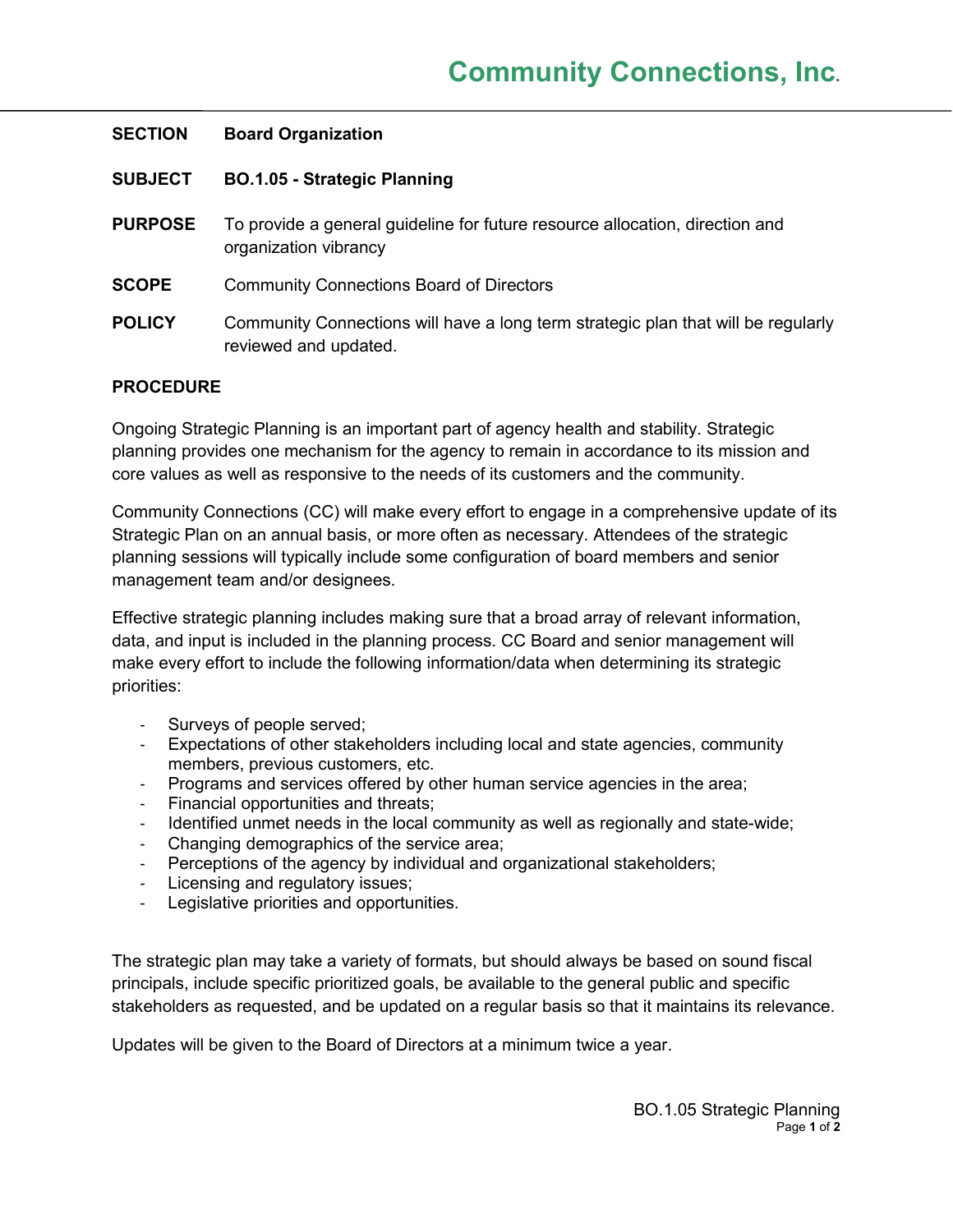| <b>Originally Drafted:</b> | 08/2014 |
|----------------------------|---------|
| Last Revision:             | 09/2020 |
| Last Review:               | 09/2020 |

| Community Connections Personnel Policy         |                                     |
|------------------------------------------------|-------------------------------------|
| Form                                           | Planning documents saved to network |
| Related Standards/Licensing/Grant Requirements | CARF 1.C                            |
| <b>Related Operational Procedure</b>           |                                     |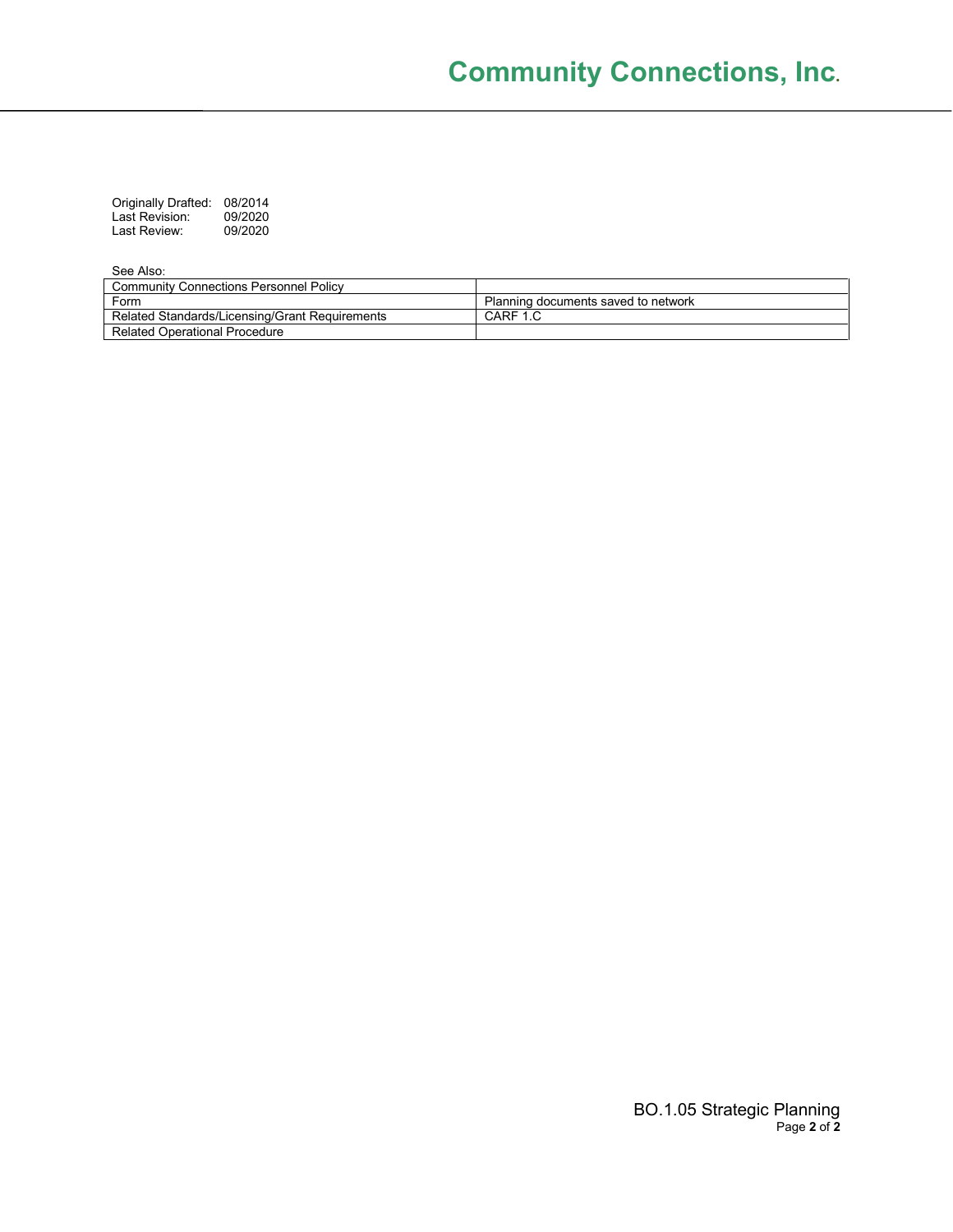| <b>SECTION</b> | <b>Board Organization</b>                                                                                                       |
|----------------|---------------------------------------------------------------------------------------------------------------------------------|
| <b>SUBJECT</b> | <b>BO.1.06 - Agency Insurance</b>                                                                                               |
| <b>PURPOSE</b> | To ensure adequate insurance coverage for the agency and all its entities                                                       |
| <b>SCOPE</b>   | <b>Board of Directors</b>                                                                                                       |
| <b>POLICY</b>  | The Board of Directors will ensure the agency has adequate insurance in effect<br>to cover against loss and third party claims. |
|                |                                                                                                                                 |

The Executive Director will engage an insurance company or companies to provide insurance coverage for:

- Professional Liability for all employees or contractors acting on behalf of the organization
- Personal Property
- Auto
- Unemployment Insurance
- Worker's Compensation
- Bonding for the 401K plan
- Directors and Officers

The Executive Director and Board of Directors will review insurance plans annually to ensure adequate protection is available.

Insurance notifications will be posted based on state and federal law.

Originally Drafted: 08/2007 Last Revision: 09/2008 Last Review: 09/2020

| <b>Community Connections Personnel Policy</b>  |  |
|------------------------------------------------|--|
| Form                                           |  |
| Related Standards/Licensing/Grant Requirements |  |
| Related Operational Procedure                  |  |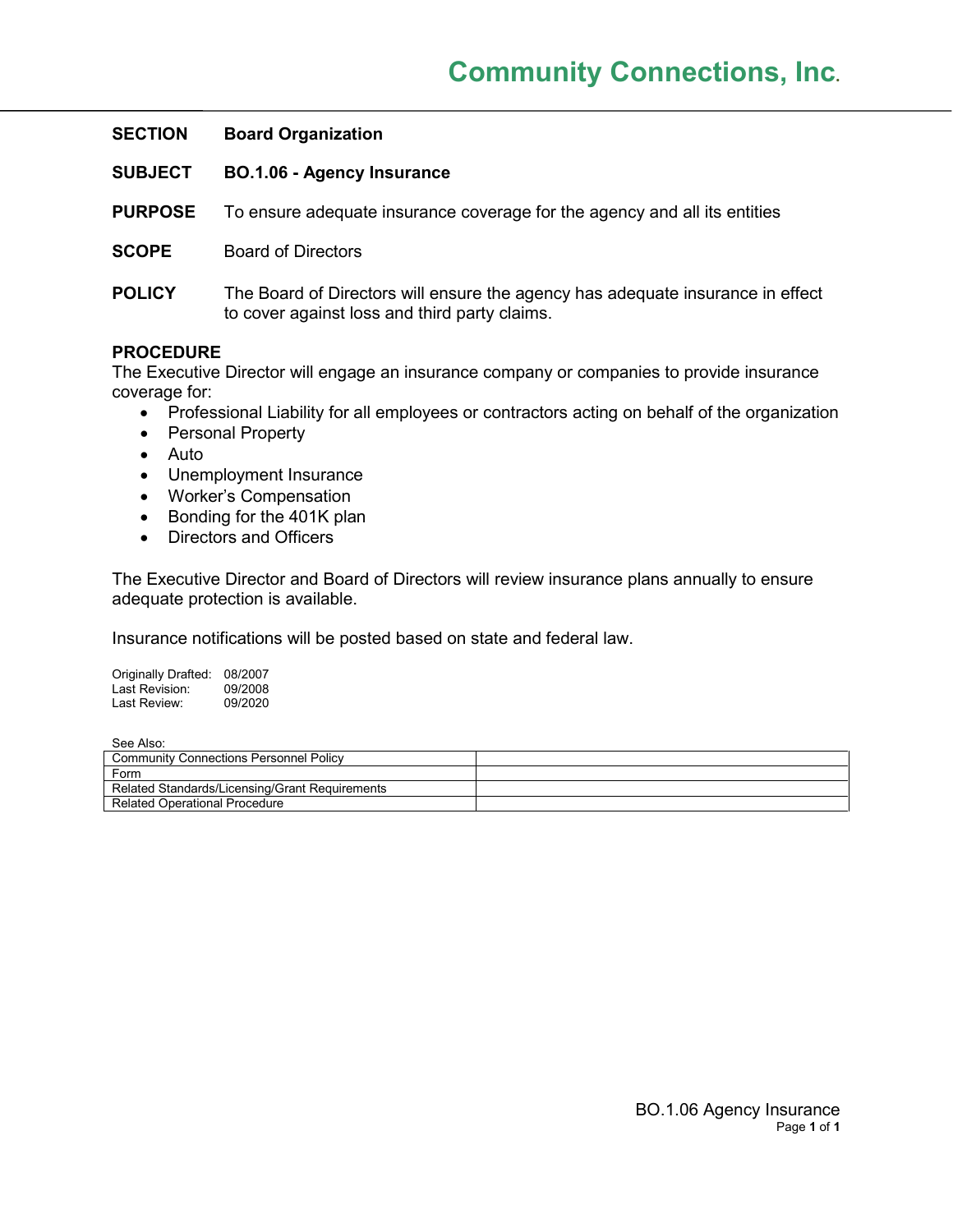| <b>SECTION</b> | <b>Board of Directors</b>                                                                                                                                                      |
|----------------|--------------------------------------------------------------------------------------------------------------------------------------------------------------------------------|
| <b>SUBJECT</b> | <b>BO.1.07 - Executive Director's Evaluation</b>                                                                                                                               |
| <b>PURPOSE</b> | To provide regular feedback regarding the performance of the Executive Director                                                                                                |
| <b>SCOPE</b>   | <b>Community Connections Board of Directors</b>                                                                                                                                |
| <b>POLICY</b>  | Community Connections Board of Directors will perform annual performance<br>evaluations of the Executive Director through a process that will include<br>stakeholder feedback. |
|                |                                                                                                                                                                                |

The Board of Directors (BOD) shall evaluate the Executive Director on an annual basis. Typically the ED's employment contract is tied to performance. As such, the evaluation should be conducted prior to the contract date. When the evaluation is not completed timely, the Executive Director's contract may be extended if performance review is not completed by the end of the contract date.

The Board of Directors will typically perform a 360 degree process for the Executive Director (ED) during the first review for a new Executive Director and at least every three years as warranted thereafter. The Board of Directors may consider a modified process with a more experienced Executive Director.

### 360 Degree Process:

The following will be used as a general guideline for conducting the performance evaluation:

- 1) Understand the ED evaluation is a 2 tiered assessment:
	- a. Most importantly the BOD must evaluate the ED's accountability of the health of the agency as a whole. It is imperative that the board understand that the ED is responsible and accountable for the sum of the agency's parts. While the BOD may incorporate information from non-Board sources into its deliberations, the responsibility for completing the performance evaluation lies solely with the Board itself.
	- b. Second, evaluate the ED on the specifics of the job description through feedback given on the performance review completed by the various stakeholders. Although all feedback is important and should be taken seriously, the weight of feedback is not equal. Not everyone can adequately answer all questions. The committee must educate itself as to who can adequately answer each question and be mindful of those who answer inappropriately with a value rather than N/A. The performance review is only one piece of the assessment and helpful most in giving the ED feedback that will help with the everyday operation of the agency.
- 2) Establish an assessment committee no less than 2 months prior to the Executive Director's contract date. Consider the following:
	- a. The committee should have a minimum of 3 BOD, with at least one member with supervisory experience and/or previous experience on the ED assessment committee.
	- b. Determine a committee chair. The chair will communicate regularly with the board president and ensure communication/scheduling between committee members and facilitate committee meetings.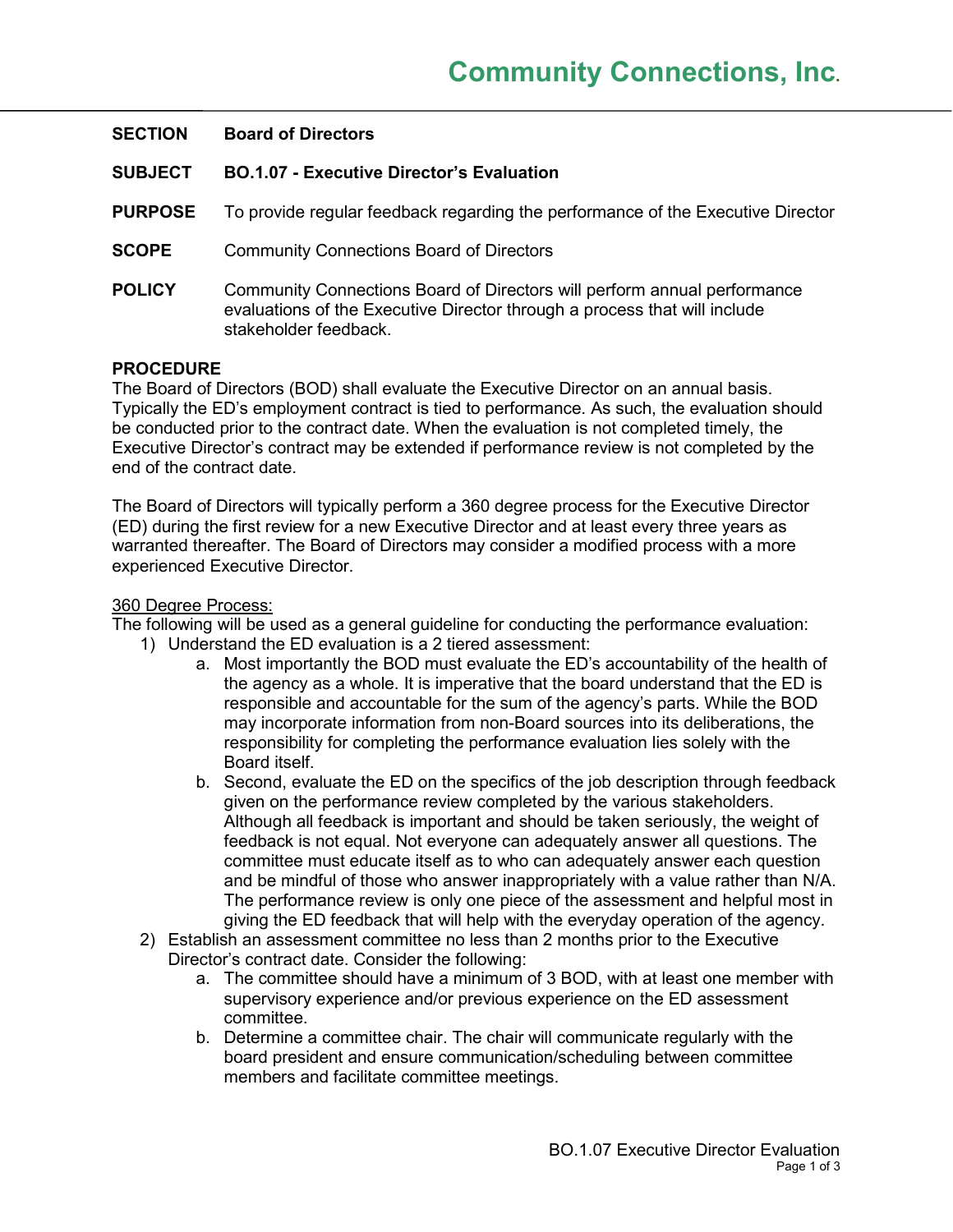- c. Gather needed resources for proper assessment by the first committee work session – see resource list following.
- 3) The committee will identify stakeholders and utilize the performance review tools to gather their feedback. Clear instructions, due date and postage paid envelopes should be included in feedback packets. Stakeholders should include the following:
	- a. Annually:
		- i. The Executive Director's evaluation of their performance
		- ii. Feedback from senior management
		- iii. The Board of Director's evaluation.
	- b. At least every three years or more often as warranted
		- i. All of the above
		- ii. Customers
		- iii. Community members
		- iv. Peers
- 4) The committee will compile all feedback received into a consolidated document making sure to clarify electronic feedback from the ED, BOD's and senior management on the enlarged performance review tool attached to this procedure. Feedback will be separated with anonymous BOD comments listed first, followed by anonymous senior management comments, followed by self-evaluation comments. Only feedback received by the due date will be considered. Returned feedback must have names of evaluators for committee use. The committee may need to contact evaluator(s) for further clarification of comments made or to understand possible patterns/ discrepancies, should they arise between evaluators. Compile and include community feedback as an attachment to the enlarged performance review tool. Use the attached spreadsheet to compile numeric scores and to determine overall function/evaluation score. As much as appropriate, the committee will record all feedback comments. Comments may be recorded randomly to ensure anonymity. The committee may choose to limit the number of comments when they are consistent (particularly consistently low). The committee may choose to strike any comment that may be perceived as mean spirited or not constructive in nature. The enlarged tool will be presented to and reviewed with the ED.
- 5) The committee will review all feedback and the other resources identified below to ascertain areas of concern or need for corrective action.
- 6) The committee will review the current ED contract and make recommended changes.
- 7) The committee will present their findings/recommendations to BOD at the Board meeting which will hopefully occur one month prior to ED's contract date. This will occur during an executive session of the BOD meeting.
- 8) Following the board meeting, the BOD president will prepare a letter, summarizing the BOD results.
- 9) The evaluation will be reviewed with the ED by the Board or by the Board President and at least one member of the committee. The Board President may perform alone if the president partook in the committee or may delegate the task entirely to the committee chair. These items will be reviewed at that meeting:
	- a. Narrative letter from the Board President.
	- b. Compilation of the performance review findings from the BOD and the ED
	- c. Summary Feedback Document for outside stakeholders
	- d. Feedback from senior management
	- e. Contract changes, including pay scale changes,
	- f. Recommendations for upcoming professional development plan
- 10) The professional development plan will be produced at this meeting with input from the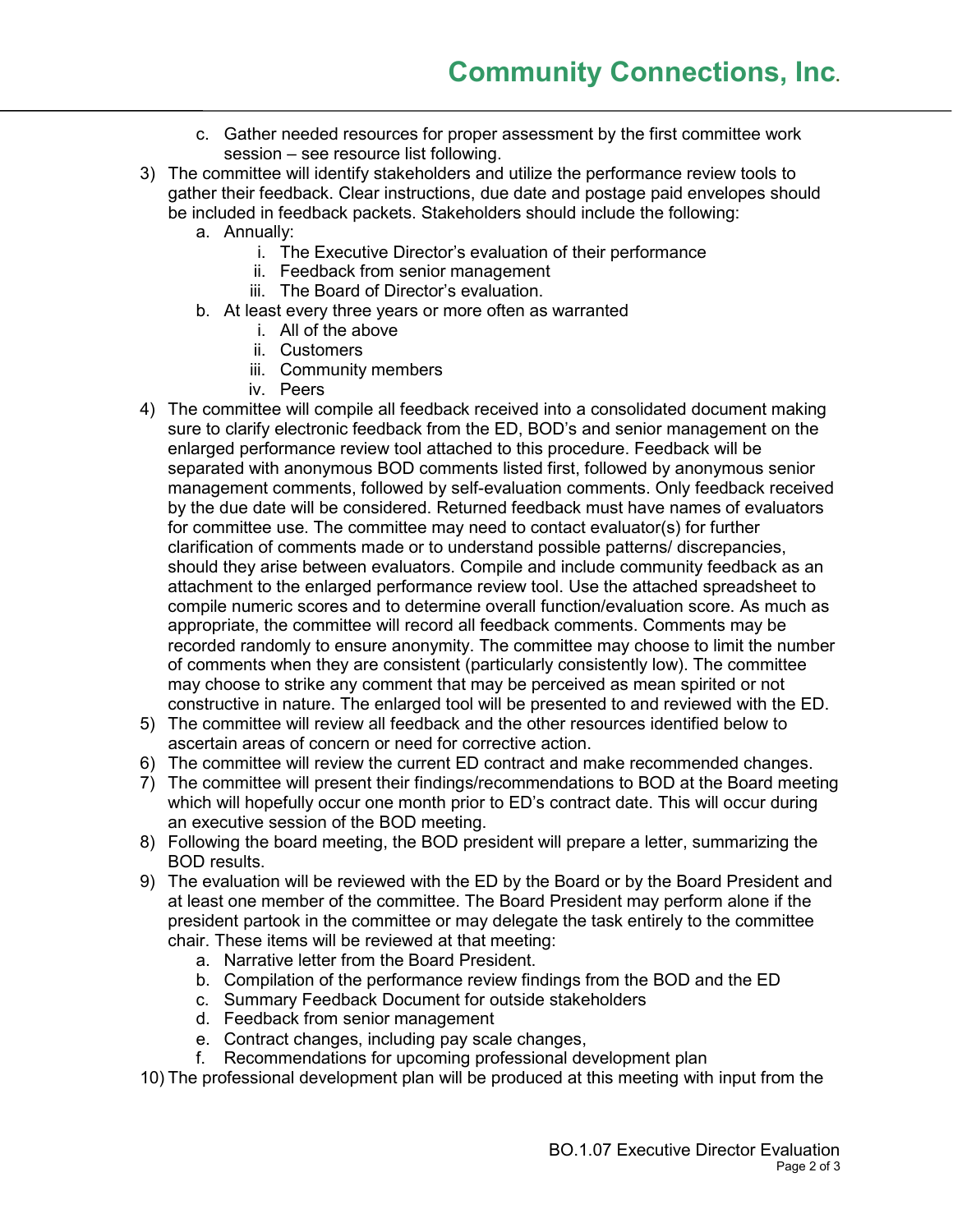ED.

11) The full evaluation package shall be placed in the Executive Director's personnel file. The evaluations shall be held confidential unless the Executive Director requests their release or directed by the Board of Directors pursuant to a majority vote of the entire body

Resource List (as available; not limited to)

- Performance review tool used by BOD and ED
- Program Director's review process
- Current job description
- Executive Director updates
- Sampling of PD performance reviews to ensure they are up to date, timely and complete along with the corresponding program development plan.
- ED Contract
- Questionnaire for community feedback
- ED professional development plan
- Quality Assurance or site reviews from the current year
- Financial Audit for the year
- Customer satisfaction surveys
- Strategic Plan
- Updates to strategic plan
- Annual Report
- Board members recently resigned

| Originally Drafted: | 01/2010 |
|---------------------|---------|
| Last Revision:      | 09/2020 |
| Last Review:        | 09/2020 |

| <b>Community Connections Personnel Policy</b>  |                   |
|------------------------------------------------|-------------------|
| Form                                           |                   |
| Related Standards/Licensing/Grant Requirements | <b>CARF 1.B.5</b> |
| <b>Related Operational Procedure</b>           |                   |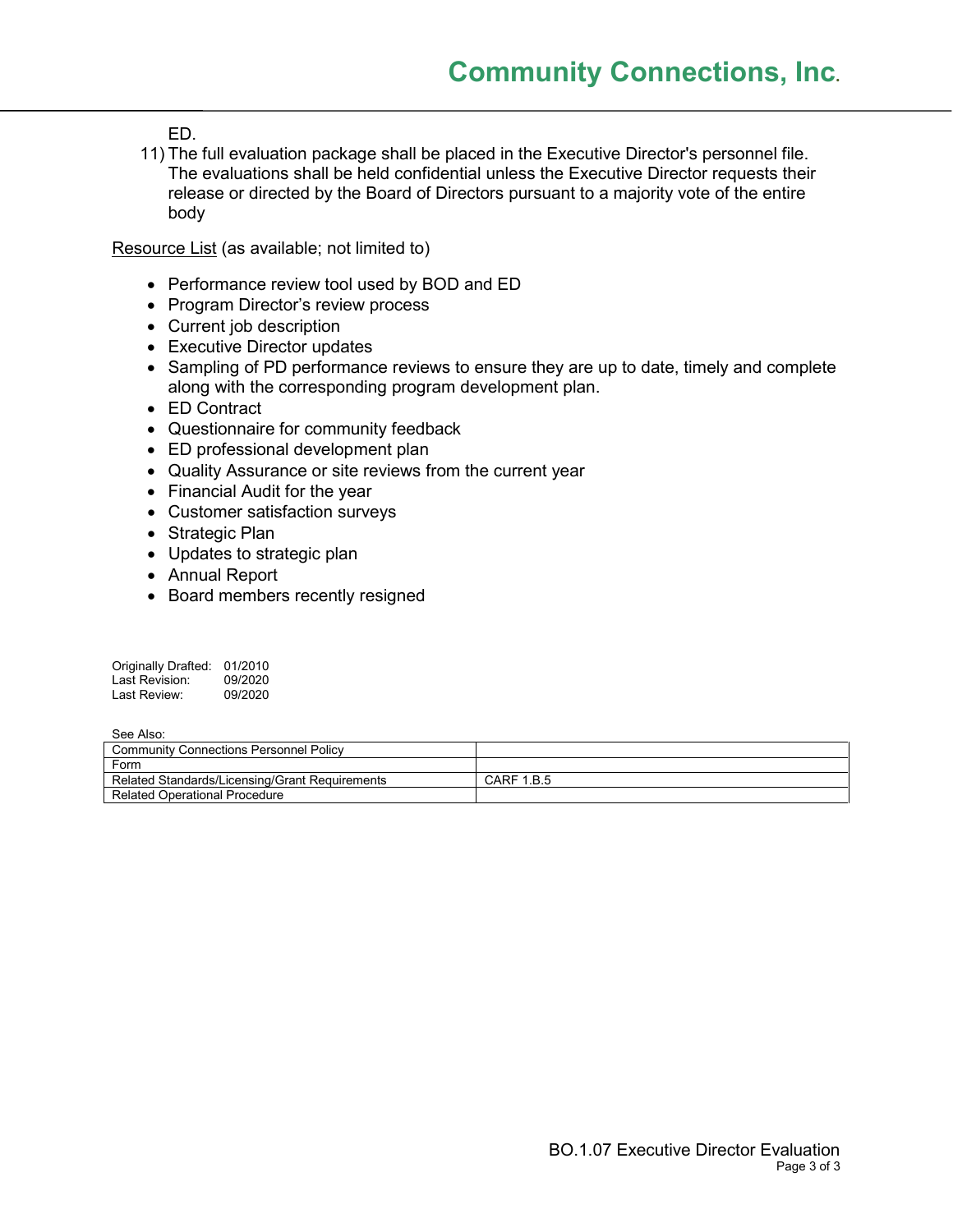# **SECTION Organization**

- **SUBJECT BO.1.08 - Executive Director Hiring**
- **PURPOSE** To establish a clear process for hiring a new Executive Director
- **SCOPE** Community Connections Board of Directors
- **POLICY** The Board of Directors will hire a new Executive Director through a procedure that will include the input of other stakeholders. While Executive Director hiring decisions are the sole responsibility of the Board of Directors, Community Connections is committed to facilitating practices that include employees and other key stakeholders throughout the process.

# **PROCEDURE**

The following is a general guideline the Board of Directors will use when an Executive Director has given written notice:

- 1) The Board will create a search committee to include various stakeholders, such as:
	- Board President, who serves as chair of this committee
	- Board members selected by the full board
	- Program representative selected by senior management team
	- Primary or secondary customer representative appointed by Board President
	- Community representative (invested in mission, could be a donor, volunteer; appointed by Board President)
- 2) The Board may consider and/or define the following when outlining search and hiring process:
	- Determine need for outside consultant
	- Consider marketing plan for recruiting applicants and budget necessary to complete the plan
	- Interviewing process to be used
	- Define the role of full board and senior management team during final candidate selection
	- Determine how recommendations will be made to Board for final decision-making process
	- Review and revise Executive Director job description as needed

A quorum of the full board must approve the candidate recommended by the search committee before an offer of employment can be made.

Depending upon the timing of the Executive Director's leave and the recruitment strategy, the Board will consider appointing an Interim Executive Director.

As per the contract, 90 days must be given to the BOD prior to her/his departure from the organization or at the board's discretion.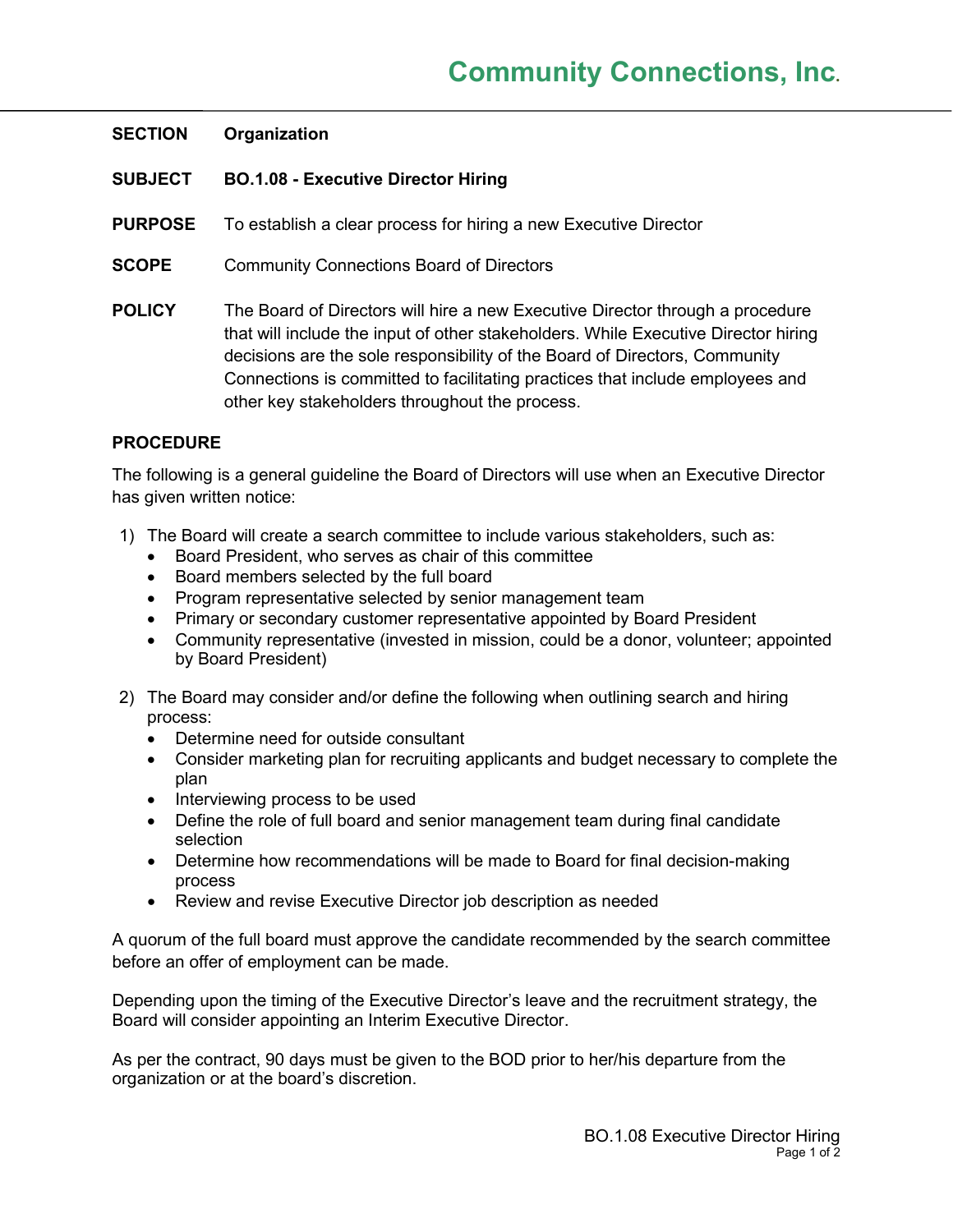Originally Drafted: 04/2006 Last Revision: 09/2020 Last Review: 09/2020

| <b>000,000,</b>                                |  |
|------------------------------------------------|--|
| <b>Community Connections Personnel Policy</b>  |  |
| Form                                           |  |
| Related Standards/Licensing/Grant Requirements |  |
| <b>Related Operational Procedure</b>           |  |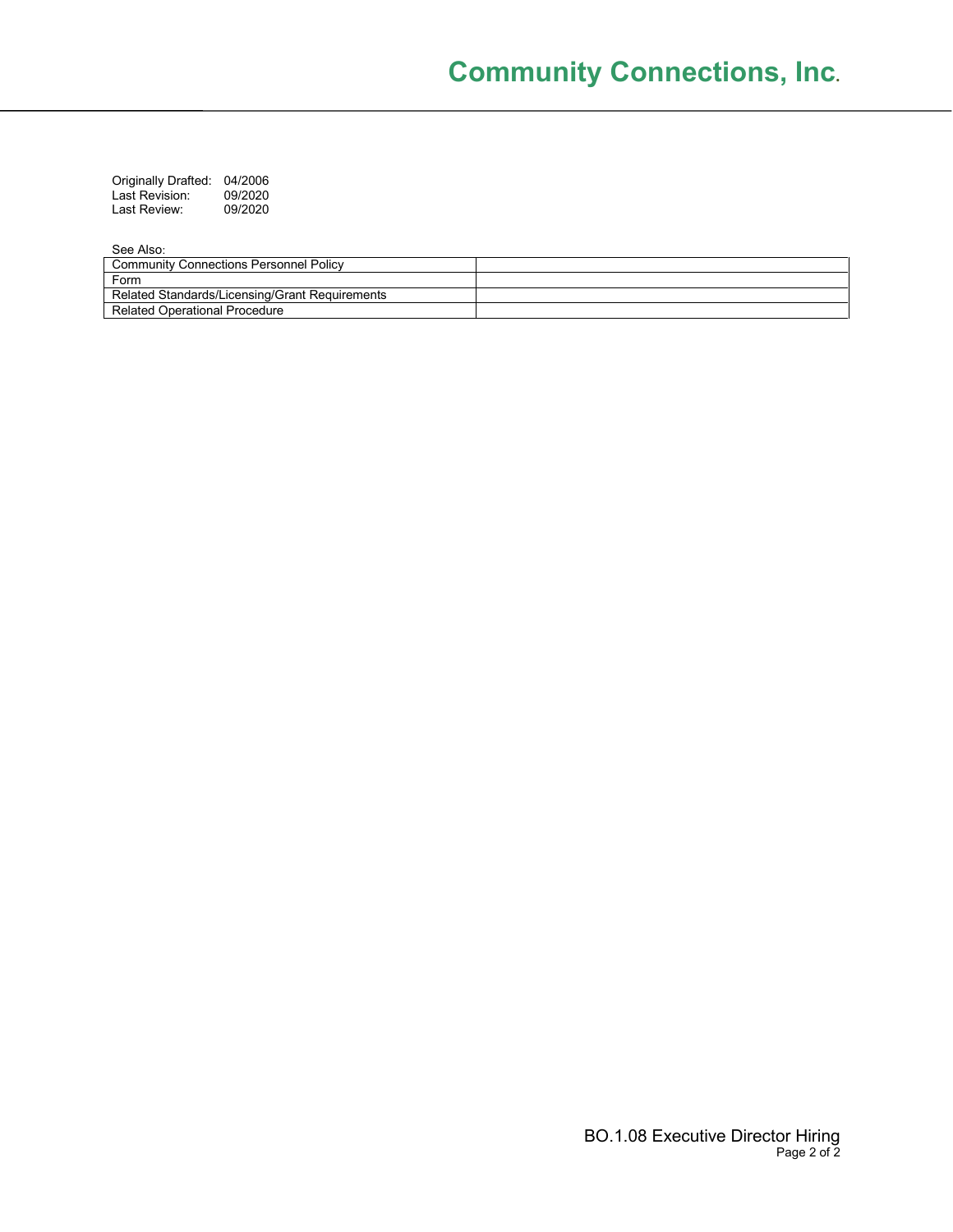| <b>SECTION</b> | <b>Board Organization</b>                                                                                    |
|----------------|--------------------------------------------------------------------------------------------------------------|
| <b>SUBJECT</b> | <b>BO.1.09 - Executive Director Backup and Succession</b>                                                    |
| <b>PURPOSE</b> | To ensure the agency remains stable during absences of the Executive Director,<br>whether short or long term |
| <b>SCOPE</b>   | <b>Community Connections Board of Directors</b>                                                              |
| <b>POLICY</b>  | The Board of Directors maintains and follows a plan for the Executive Director's<br>absence.                 |

### **Short-term absences**

When the Executive Director is absent for personal leave, they will designate the Deputy Director or a program representative as their backup. In those instances when the Executive Director has previously delegated their authority, the named backups will respect that delegation. In all instances, backups are expected to make a report to the Executive Director upon their return.

# **Executive Director Retiring or Terminating**

When the Executive Director is leaving, the Board of Directors will consider the timing of the leave, in relation to their hiring strategy. When appropriate, they will designate an Interim Executive Director, considering previous backups noted above.

The board will designate responsibility for orienting the new Executive Director to the following:

- Policies
- Procedures
- Current job description
- Files
- Current staff evaluations
- Grant reports
- Board and Agency Calendars
- Strategic and operating plans
- Agency and Program budgets
- Funders and their requirements
- Past Audits and their findings

| Originally Drafted: | 04/2006 |
|---------------------|---------|
| Last Revision:      | 09/2020 |
| Last Review:        | 09/2020 |

| <b>Community Connections Personnel Policy</b>  |                   |
|------------------------------------------------|-------------------|
| Form                                           |                   |
| Related Standards/Licensing/Grant Requirements | <b>CARF 1.B.5</b> |
| <b>Related Operational Procedure</b>           |                   |